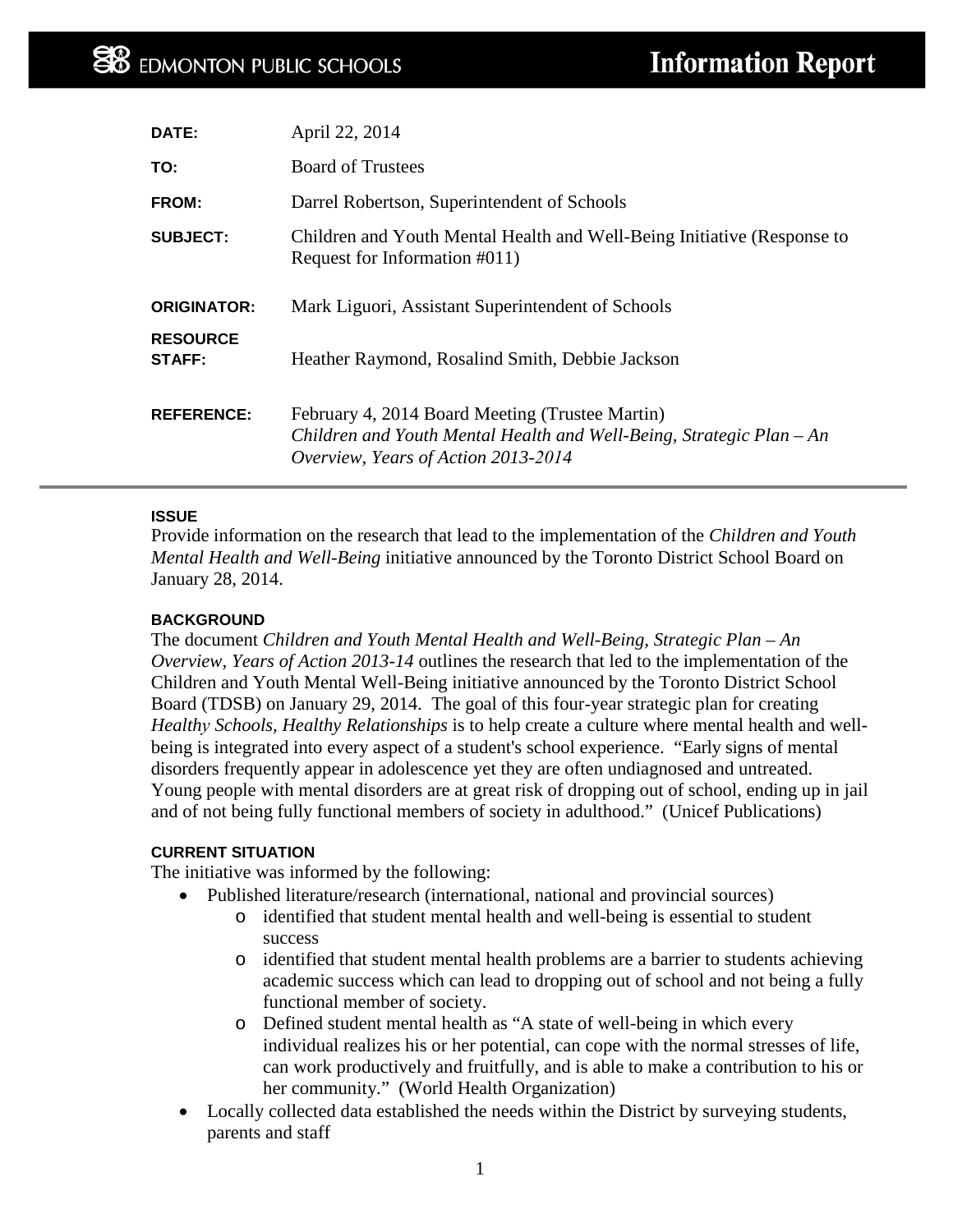- o In 2011-2012 TDSB conducted a student and parent census that yielded vital information in the area of mental health. Through survey questions about students' emotional well-being that were included for the first time, it was confirmed that mental health is a top priority for both elementary and secondary students in their school district.
- o A 2012 TDSB survey (resource mapping) of 210 elementary and secondary schools involving a range of school staff, established that from a staff perspective there was a definite need for a more coordinated approach to better serve students. Resource mapping identified areas of strength and areas of need. Appendix 1 of the *Children and Youth Mental Health and Well-Being, Strategic Plan, Years of Action 2013-2014,* Toronto District School Board outlines the resource mapping findings. For example, stakeholder education to develop a shared understanding around mental health and the correlation between mental health and well-being and student success, as well as staff training, and broad collaborative partnerships are essential. Appendix 2 of the *Children and Youth Mental Health and Well-Being, Strategic Plan, Years of Action 2013-2014,* Toronto District School Board, provides the research documents from which the strategic plan was developed.

#### **KEY POINTS**

- Published literature/research identified that student mental health and well-being is essential to student success and that student mental health problems are a barrier to students achieving academic success
- Defined student mental health as "A state of well-being in which every individual realizes his or her potential, can cope with the normal stresses of life, can work productively and fruitfully, and is able to make a contribution to his or her community."
- Locally collected data established the needs within the TDSB through survey questions and confirmed that mental health is a top priority for both elementary and secondary students
- Survey responses to a 2012 TDSB survey of 210 elementary and secondary school staff established that there is a definite need for a more coordinated approach to better serve students.

#### **ATTACHMENTS & APPENDICES**

ATTACHMENT I Children and Youth Mental Health and Well-Being, Strategic Plan, Years of Action 2013-2014, TDSB

RS:cs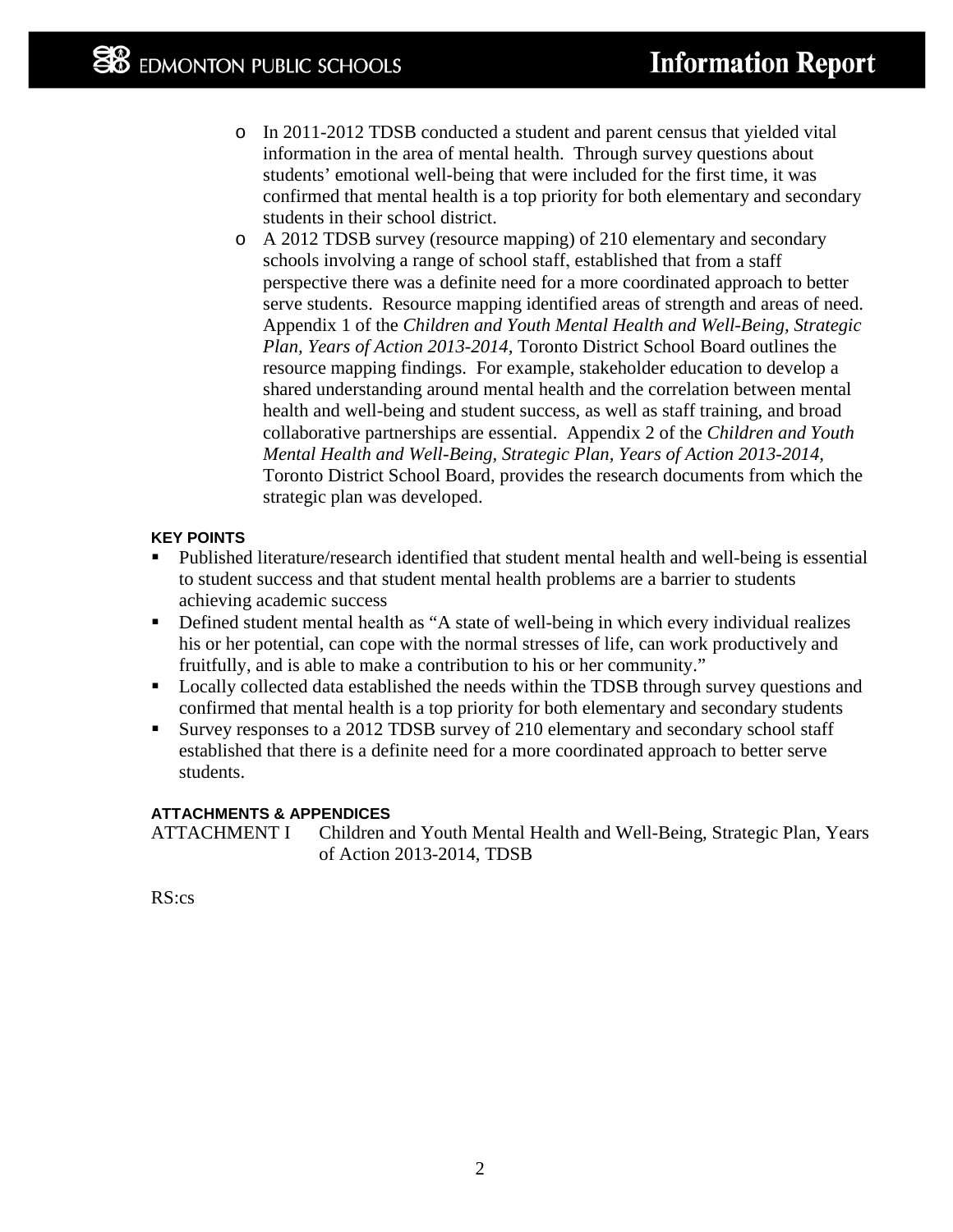ATTACHMENT I

# ChildrenandYouth Mental Health and Well-Being

Strategic Plan – An Overview Years of Action 2013 - 2017, Toronto District School Board

## **HEALTHY SCHOOLS. HEALTHY RELATIONSHIPS.**



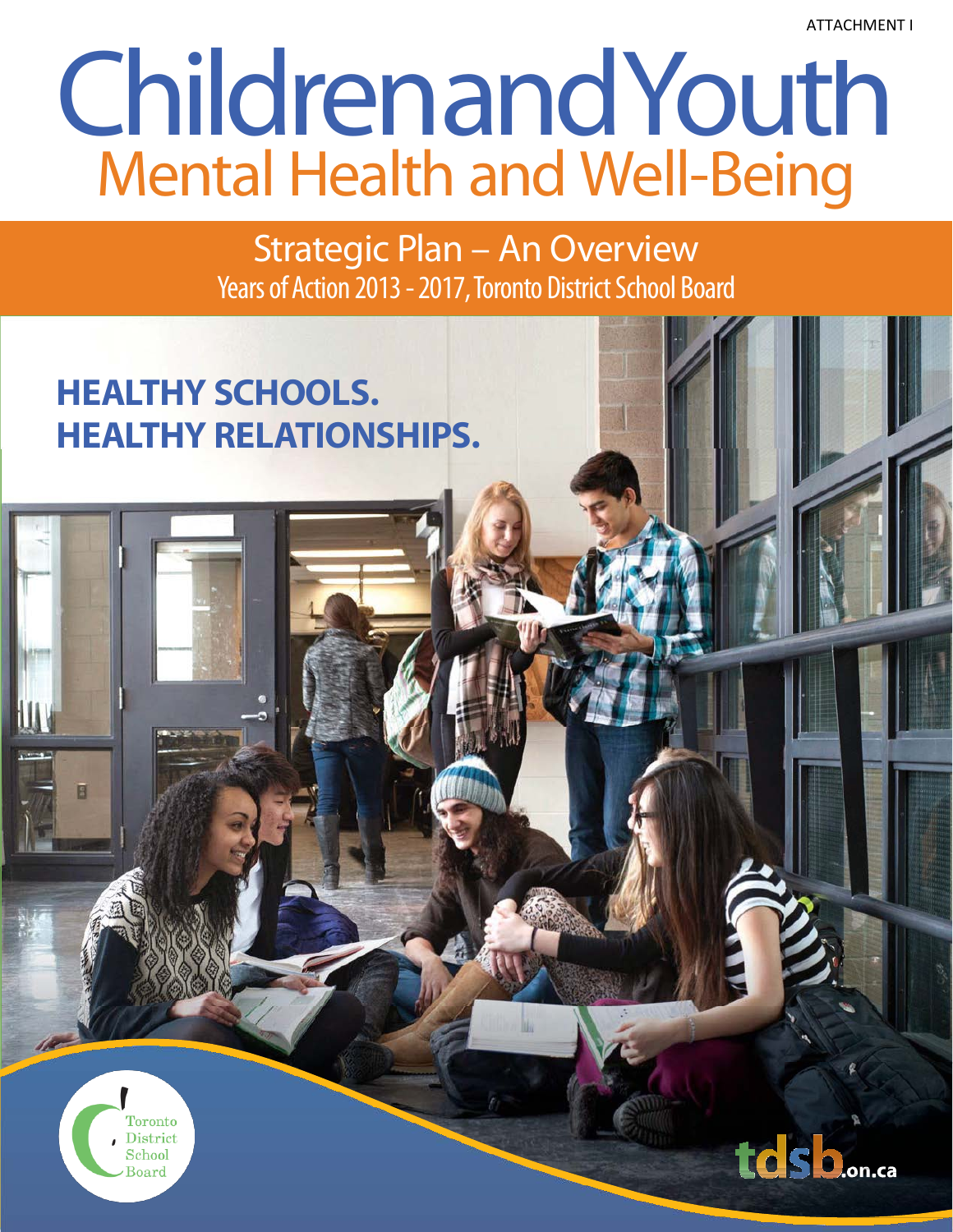## **Table of Contents**

| Development of the Children and Youth Mental Health and    |
|------------------------------------------------------------|
| Implementation of the Children and Youth Mental Health and |
|                                                            |
| Children and Youth Mental Health and Well-Being            |
|                                                            |
|                                                            |
|                                                            |

We would like to thank and acknowledge Trustee Cathy Dandy (Ward 15), senior staff, and members of the Mental Health Leadership Team for their valuable contributions to building the Children and Youth Mental Health and Well-Being Strategy.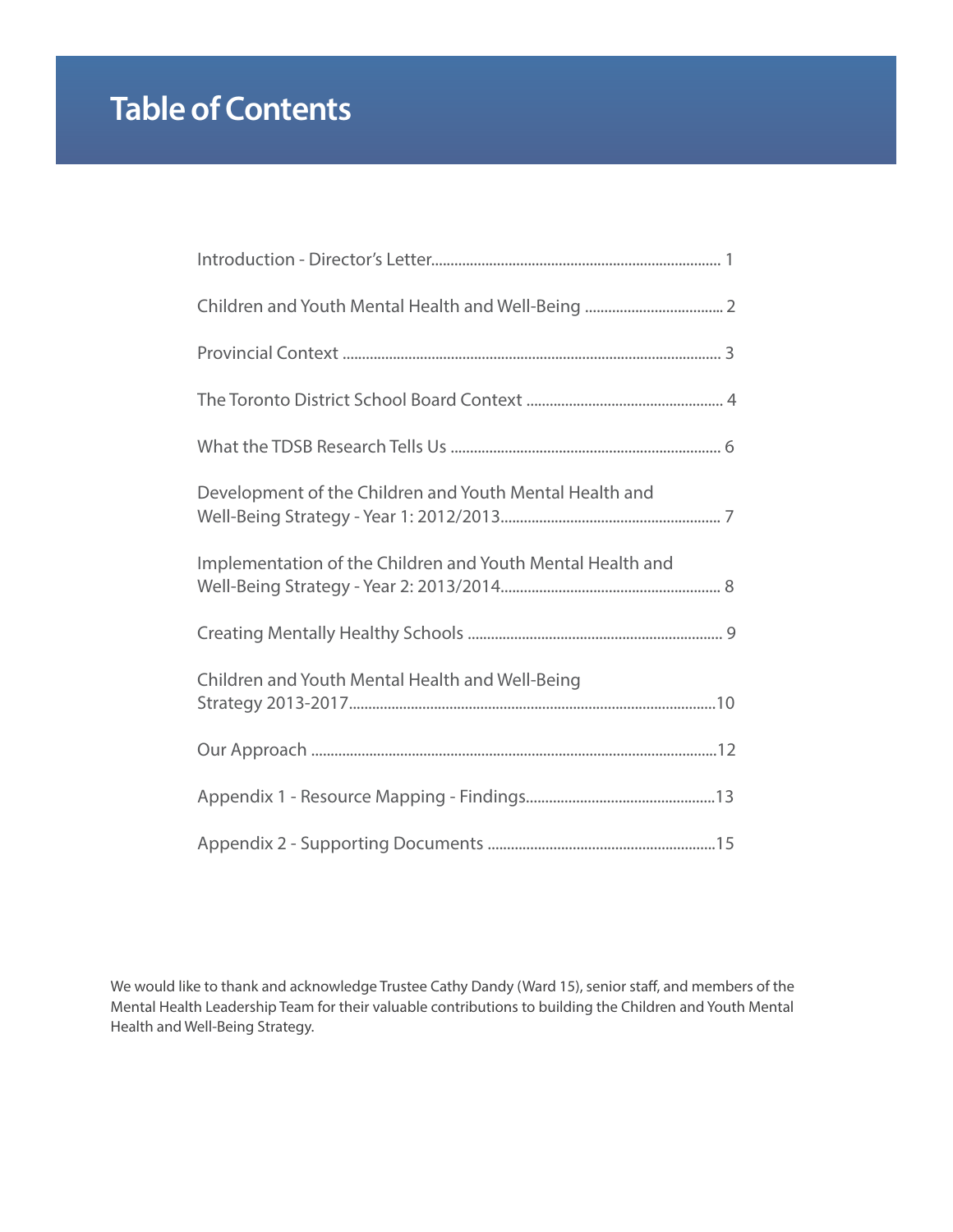## **Introduction - Director's Letter**

**The Toronto District School Board** is proud of the great things that happen in our classrooms each and every day and is committed to providing all of our students with the supports they need to achieve the highest levels of academic and personal success.

I recently launched the Years of Action 2013-2017 where I outlined how we will direct and align our resources to support student achievement and well-being. Mental health and well-being is essential to student success and achievement which is why I have made it a clear priority for our schools. Student mental health and well-being belongs to everyone and by focusing our actions this year on decreasing stigma, and increasing understanding and awareness, we are confident that students, parents, and TDSB staff will be better able to identify concerns and know what to do when they, or someone they know, needs help.

Expanding our anti-stigma programs, supporting schools in developing local mental health plans and providing administrators and educators with tools that promote student mental health are actions that we are taking to shine a spotlight on this area.

TDSB students are fortunate to benefit from a range of mental health and wellness supports that have existed for many years and I am confident that the four-year strategic plan for creating *Healthy Schools. Healthy Relationships.* will help to create a culture where mental health and wellbeing is integrated into every aspect of our students' school experience.

Student mental health and well-being impacts everyone and belongs to each of us. The TDSB accepts fully our responsibility in this area as demonstrated by our bold and deliberate actions that will be felt in every school. The students, families and staff deserve nothing less, and our determination to make a difference has never been greater.

Donna Quan Director of Education



**Director of Education, Donna Quan** 

#### $\boldsymbol{\mathcal{U}}$

**Mental Health and well-being belongs to everyone and is key to student success and that is why I have made this a clear priority at the TDSB.**

 $\boldsymbol{\mathcal{H}}$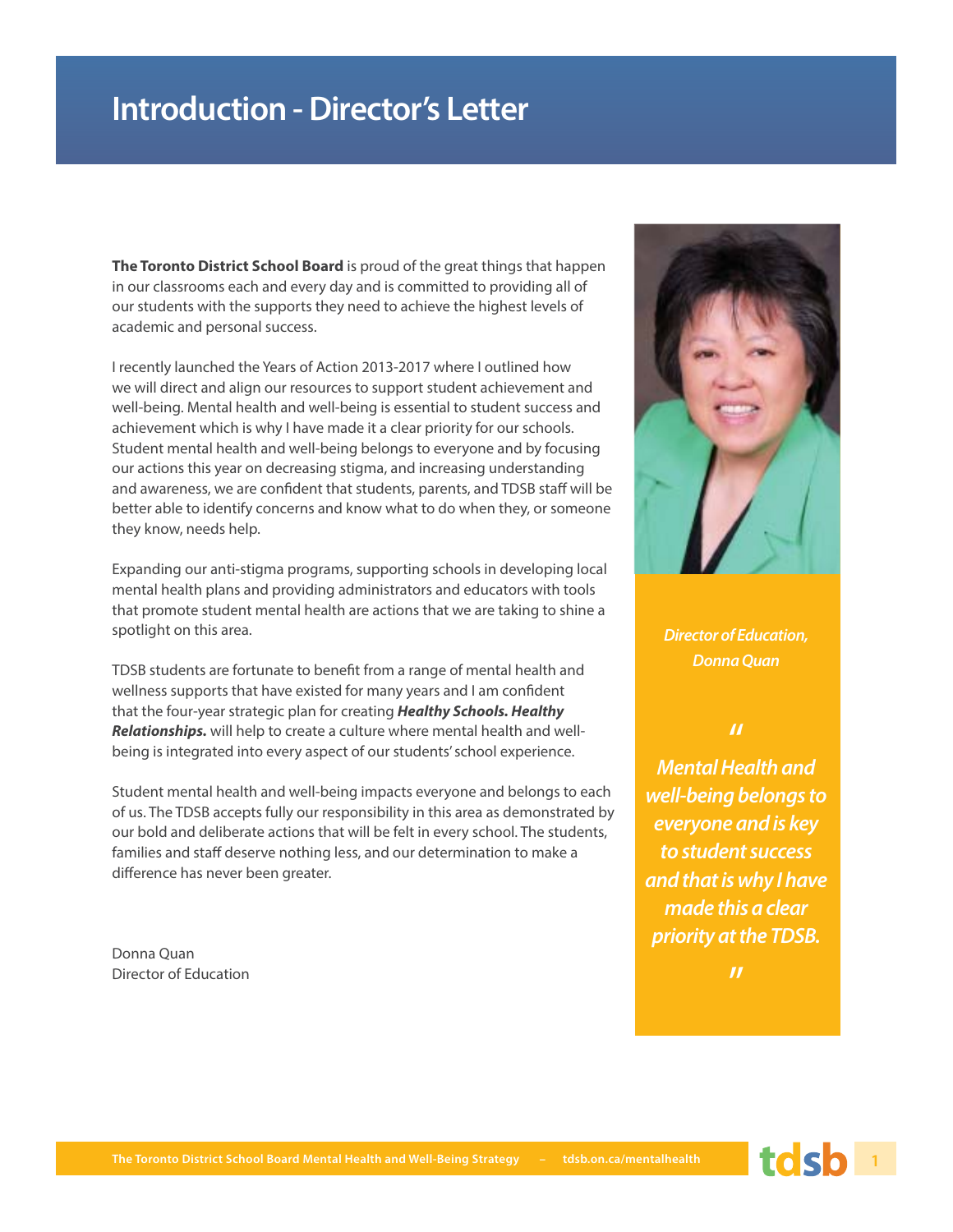## **Children and Youth Mental Health and Well-Being**

#### **Mental Health and Well-Being is essential to student success. We will make student mental health a priority at the Toronto District School Board.**

While we know that one in five Ontario students has a mental health problem, we also know that schools can promote positive mental health, identify and intervene early to prevent the onset of problems and respond to children and youth in distress www.mentalhealthcommission.ca (September 2013).

The TDSB is actively working to improve the mental health and well-being of our students.

#### **What is Mental Health?**

The World Health Organization defines mental health as a "state of well-being in which every individual realizes his or her potential, can cope with the normal stresses of life, can work productively and fruitfully, and is able to make a contribution to his or her community." (World Health Organization)

This is the ideal toward which we strive.

#### **Why Focus on Student Mental Health?**

Focusing on child and adolescent mental health and wellness promotion, literacy and education has countless documented benefits. "Early signs of mental disorders frequently appear in adolescence yet they are often undiagnosed and go untreated. Young people with mental health disorders are at great risk for dropping out of school, ending up in jail and of not being fully functional members of society in adulthood."

(http://www.unicef.org/publications/files/pub\_adolescence\_en.pdf) p.35

**The World Health Organization defines mental health as**

#### "

a state of well-being in which every individual realizes his or her potential, can cope with the normal stresses of life, can work productively and fruitfully, and is able to make a contribution to his or her community.

 $\boldsymbol{\mathcal{U}}$ 

It is helpful to think of mental health as occurring along a continuum.

| <b>HEALTH</b><br>Well-being                                                                                            | <b>MENTAL HEALTH PROBLEMS</b><br><b>Emotional Problems</b><br>or Concerns                 | <b>ILLNESS</b><br><b>Mental Illness</b>                                                    |
|------------------------------------------------------------------------------------------------------------------------|-------------------------------------------------------------------------------------------|--------------------------------------------------------------------------------------------|
| - Healthy moods, able to function and<br>reach one's full potential<br>- Resiliency Factors such as secure attachments | - Mild problems with<br>thoughts, behaviours<br>- Stresses at school.<br>home and/or work | - Mood/anxiety<br>problems<br>- Externalizing<br>problem<br>- Psychoses<br>- Substance use |

**MENTAL HEALTH – MENTAL ILLNESS CONTINUUM**

Adapted from MHealthy - University of Michigan Health & Well-Being Services, "Understanding U: Managing the Ups and Downs of Life - What Is Mental Health?", 2012. http://hr.umich.edu/mhealthy/programs/mental\_emotional/understandingu/learn/mental\_health. html and Leading Mentally Healthy Schools: A Vision for Student Mental Health and Well-Being in Ontario Schools. A resource for School Administrators, by SMH-ASSIST, 2013.

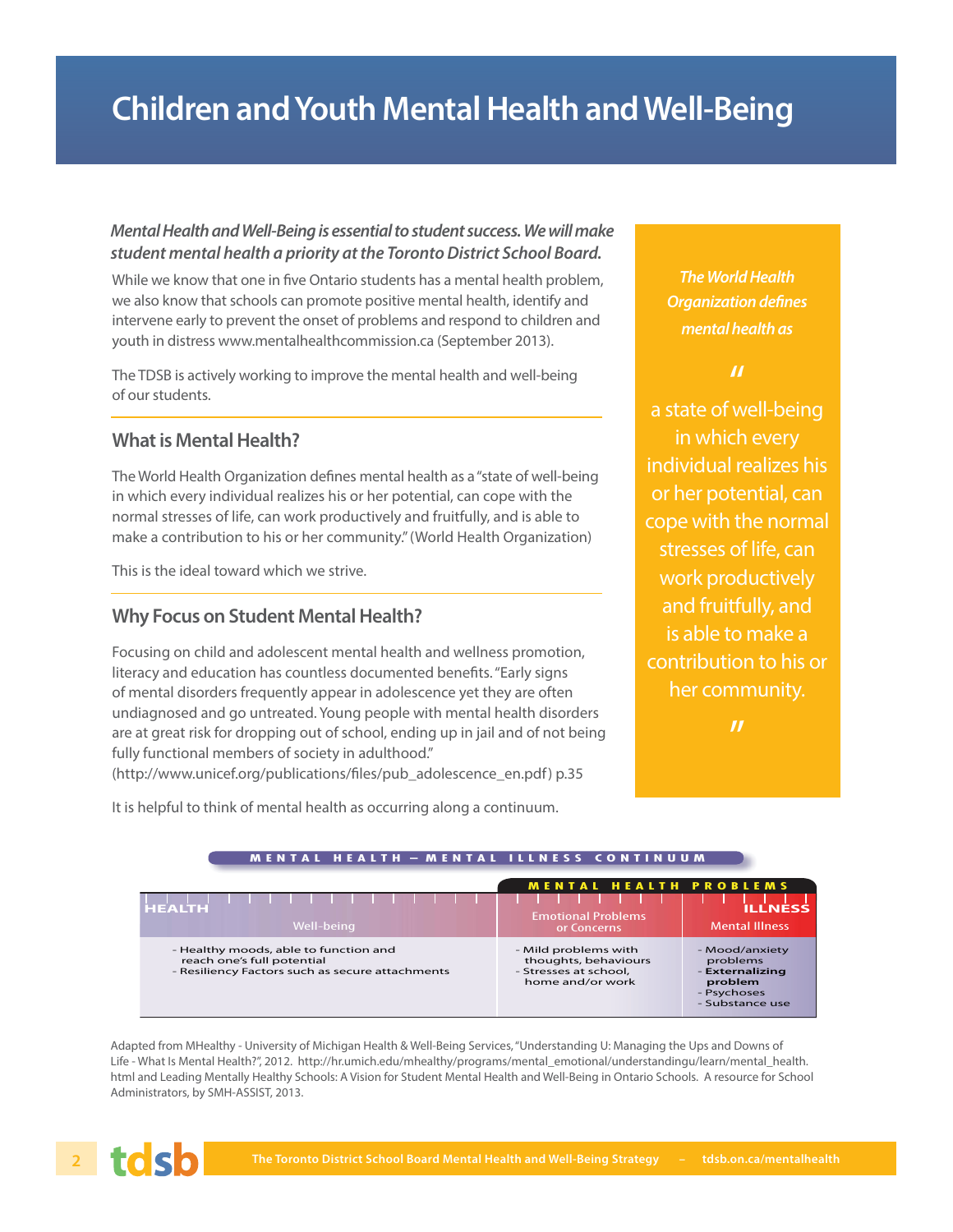## **Provincial Context**

Provincially, considerable attention has been devoted to highlighting the mental health needs of Ontario children and youth. Our work is based on:

- A 2006 document entitled, "A Shared Responsibility Ontario's Policy Framework for Child and Youth Mental Health" from the Ministry of Children and Youth Services.
- "Open Minds, Healthy Minds, Ontario's Comprehensive Mental Health and Addictions Strategy", a recent document from the Ministry of Health which addresses the issue of mental health supports and service provision.
- Key Ministry of Education documents including "Equity and Inclusive Education in Ontario's Schools" (2009), "Learning for All" Draft Version (2011) and "Foundations for a Healthy School" (2013).
- Ontario Centre of Exellence for Child and Youth Mental Health documents, "Taking Mental Health to School" and "Scanning the Practice Landscape in School Based Mental Health" which add invaluable data and an educational perspective on this issue.
- Targeted support to school boards continues to be informed by School Mental Health (SMH) ASSIST. This Ministry of Education initiative is designed to systematically support boards with the development and implementation of mental health resources and tools, along with the funding of a Mental Health Lead.

*The Mental Health Commission of Canada asserts that*

#### $\boldsymbol{\mathcal{U}}$

healthy emotional and social development lay the foundation for mental health and resilience in childhood and throughout life.



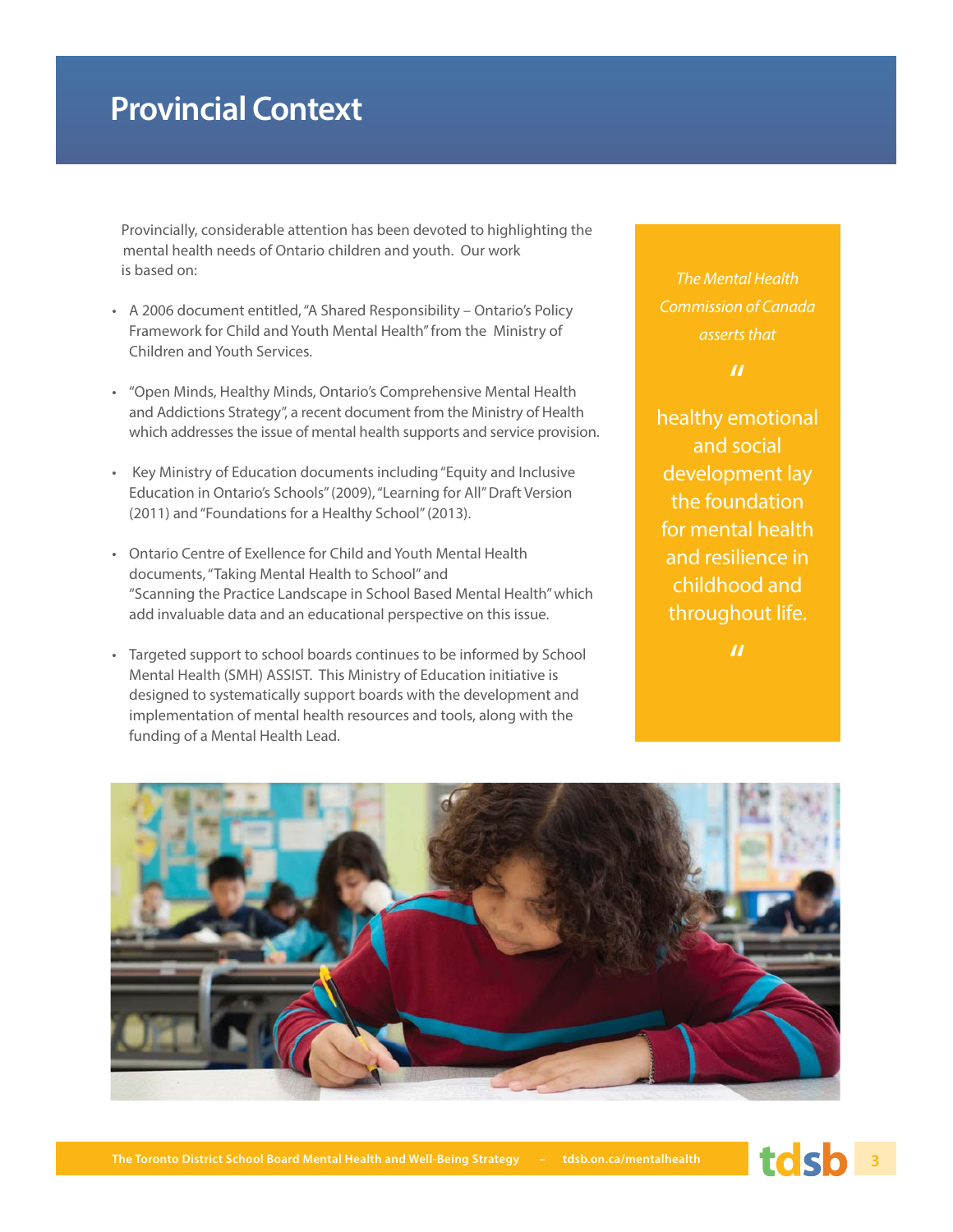## **The Toronto District School Board Context**

#### **Mission**

We are committed to a board-wide culture that develops resilience in school communities, recognizes the profound understanding of the connection between mental health and student achievement, and the dynamic collaboration between schools and communities. With students as our key stakeholders, their voice shapes our understanding of how we ensure mental health is a priority in every school community.

#### **Vision**

- A new transformed culture where mental health and well-being is integrated into every aspect of each student's school experience.
- A shared understanding of the connection between mental health and well-being and student achievement which supports every student's academic and personal success.
- A shared responsibility for every student's mental health and well-being that guides our decision making and allocation of resources.
- A coordinated approach to providing a continuum of service that is aligned and responsive to the needs of students, parents and staff.

#### **TDSB Commitments**

- To support staff to be caring adults in the lives of students.
- To raise awareness and increase knowledge through professional learning and the implementation of evidence-based promotion, prevention and intervention programs.
- To identify students in need of enhanced support and to help them and their families to connect to appropriate care through effective referral systems and pathways.
- To collaborate with partners within a larger system of care.

## our vision

is a culture where mental health and well-being is integrated into every aspect of every student's school experience.



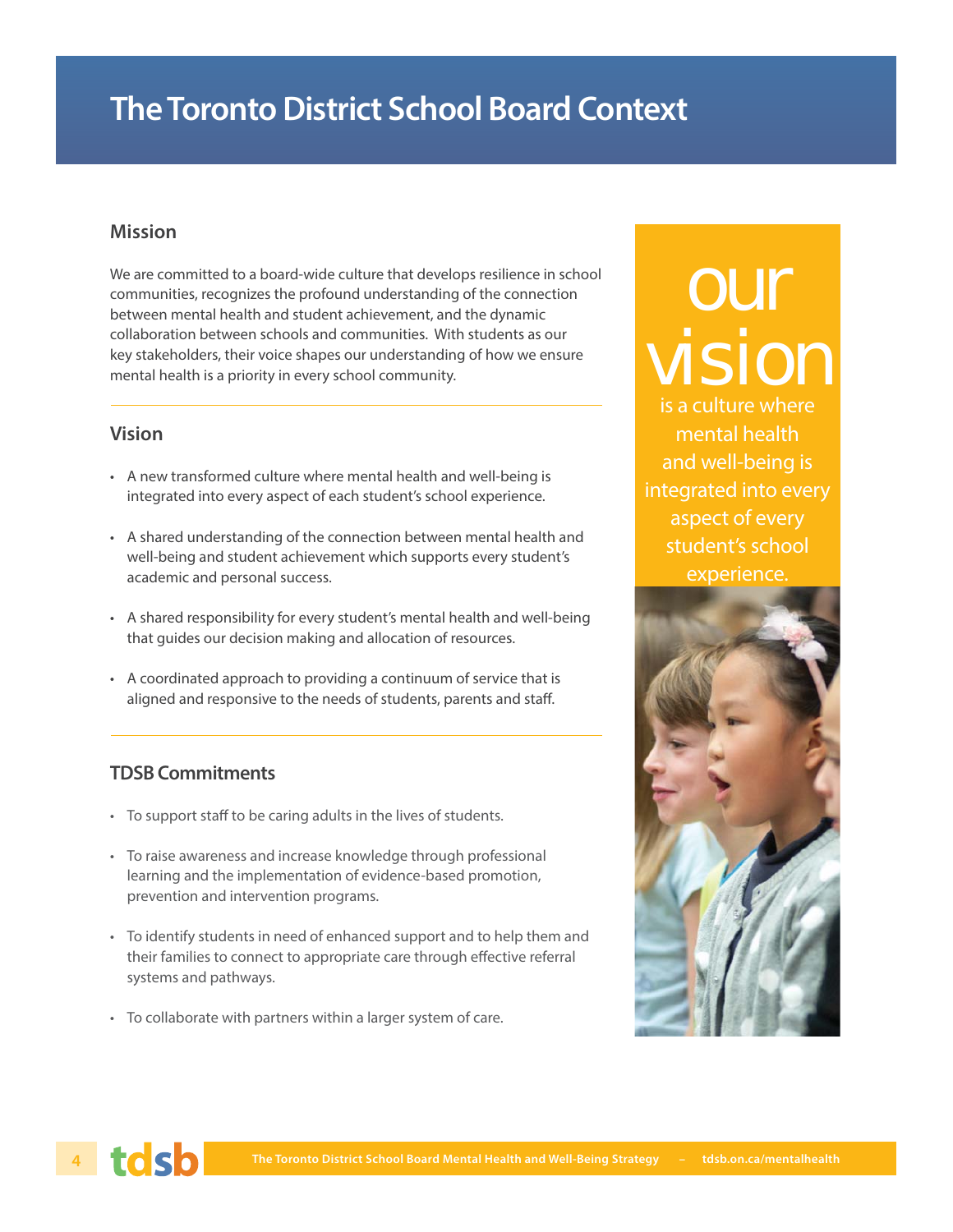## **The Toronto District School Board Context**

The goal of better mental health and academic outcomes requires the efforts of many key players at all levels. There are clear links between the School Mental Health ASSIST initiative, our system, schools and students in the achieving this goal.



Adapted SMH ASSIST

**PROVINCIAL LEVEL**  (e.g., interministry coordination, SMH ASSIST)

**The Toronto District School Board Mental Health and Well-Being Strategy – tdsb.on.ca/mentalhealth 5**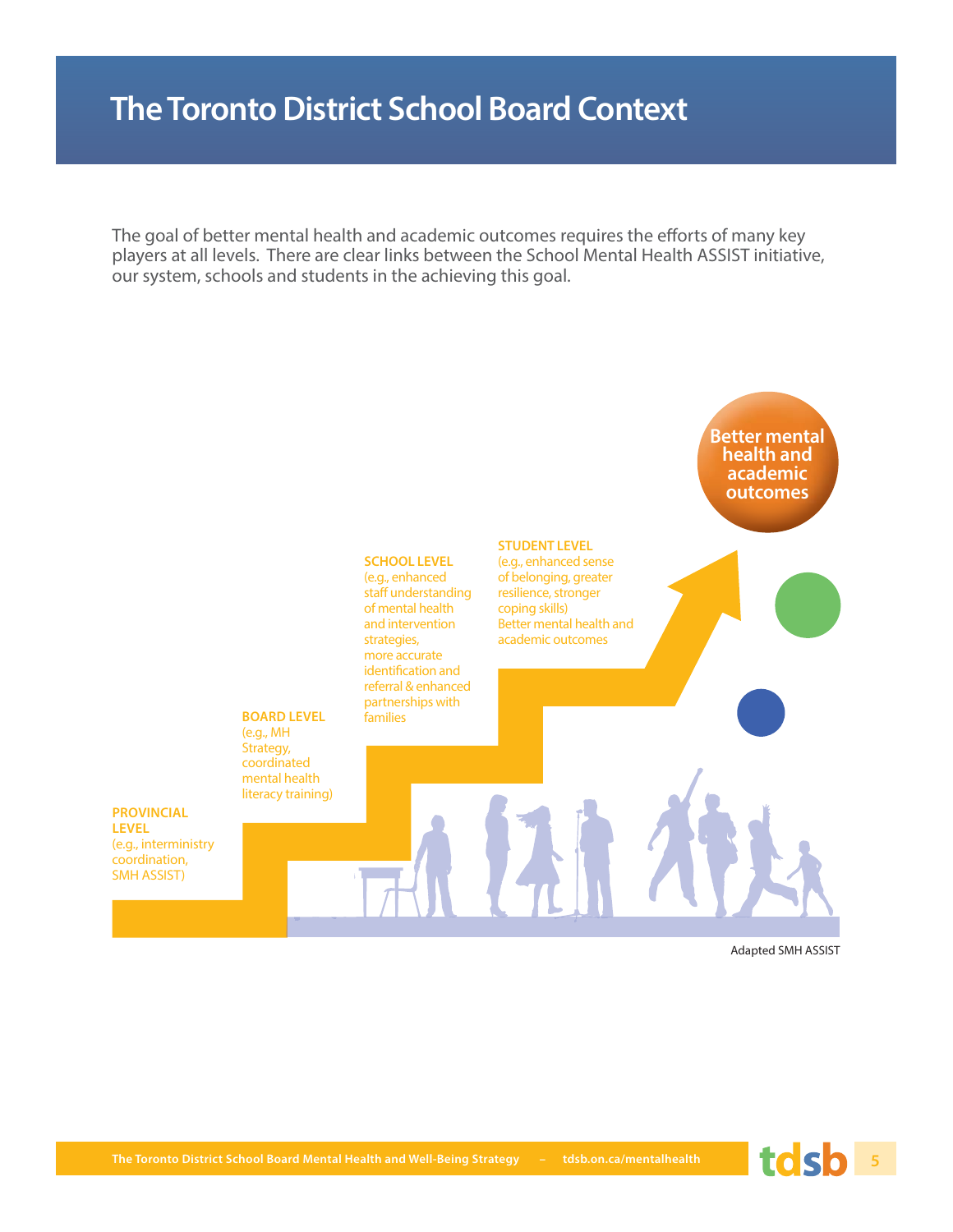## **What the TDSB Research Tells Us**

In 2011, the TDSB conducted a student and parent census that yielded vital information in the area of mental health. Through survey questions about students' emotional well-being that were included for the first time, it was confirmed that mental health is a top priority for our elementary and secondary students.

#### **The 2011 - 2012 Student and Parent Census established that:**

- 73% of students between Grades 9-12 worried about their future and 59% of students in Grades 7-8 reported worrying about their future.
- Over a third of Grade 9 -12 students reported that they were under a lot of stress (38%) and also reported they were nervous or anxious (34%) 'often' or 'all of the time'.
- The majority of students reported that they worried about their school work 'all the time' or 'often' - Grades 9-12 students (71%) and Grades 7-8 students (64%).

For further information from the 2011-2012 Student and Parent Census, please refer to:

- "FACTS 2011-2012 Student and Parent Census", Issue 2, June 2013 TDSB Students (Grades 7-12): Emotional Well-being (Part 1 of 2).
- "FACTS 2011-2012 Student and Parent Census", Issue 3, June 2013 TDSB Students (Grades 7-12): Emotional Well-being (Part 2 of 2).

**A 2012 TDSB Survey (Resource Mapping)** of 210 elementary and secondary schools, involving a range of school staff numbering over 900 revealed that;

- 97% of respondents reported that student emotional well-being is very/ extremely important to academic achievement in their school.
- Respondents indicated that Anxiety (44%) and Depression (41%) were their primary concerns.
- Staff reported that a stronger, more coordinated approach to mental health is needed to better serve our students.
- Key staff groups reported that while there is support for student mental health they lack the skills and expertise to provide effective support. (94%)
- Parents and students are key partners and, like TDSB staff, require education and support.

97% of respondents reported that student emotional well-being is very/ extremely important to academic achievement in their school.



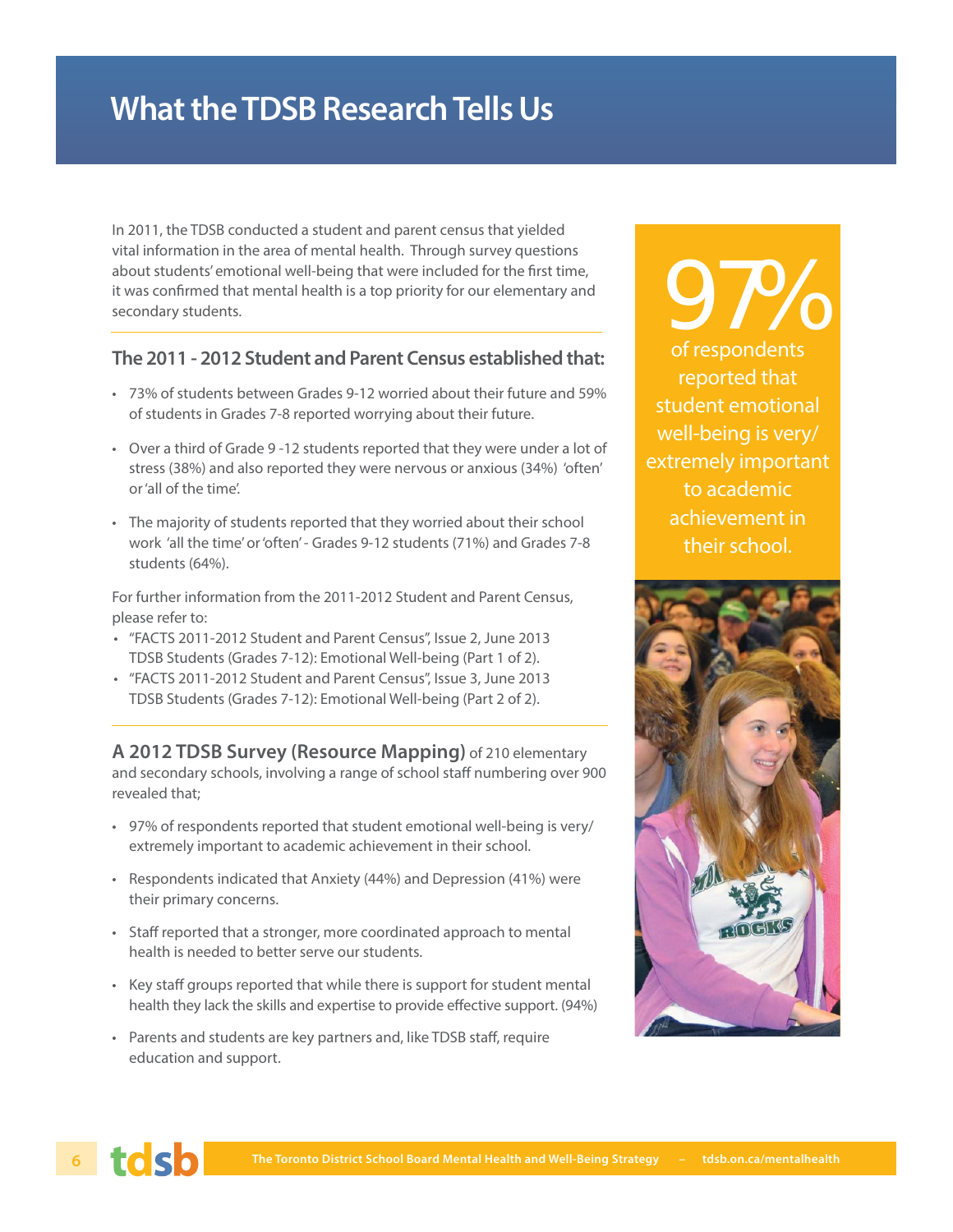## **Development of the Children and Youth Mental Health and Well-Being Strategy - Year 1: 2012/2013**

#### **Key Work to Date**

It is important to recognize that mental health and wellness supports have existed in our Board for many years, prior to the development of the Mental Health Strategy. Professional Support Services staff have been at the forefront of mental health service provision and their contributions have been considerable. The Children and Youth Mental Health and Well-Being Strategy will continue to rely heavily on Professional Support Services in collaboration with administrators, educators and support staff to provide a comprehensive and systemic approach to mental health education and intervention across the Board.

#### **Laying the Foundation - Year 1: 2012/2013**

- Began work with School Mental Health Awareness Strategy Selection and Implementation Support Team (ASSIST) project.
- Established Committees Core Planning Team, Leadership Team, Mental Health Strategy Work Group to inform the draft Mental Health Strategy.
- Developed the draft Mental Health Strategy.
- Incorporated extensive input to the draft Mental Health Strategy (met with 13 different groups representing school-based, central staff and external partners).
- Obtained information from the release of documents "Foundations for a Healthy School" and "Supporting Minds" which helped to shape and give strength to the directions identified in the development of the strategy.
- Completed a Board Scan that provided a high level snapshot of the TDSB's organizational conditions, resources and supports.
- Utilized TDSB data from Resource Mapping exercise (Appendix 1) to inform our Mental Health Strategy (more than 200 submissions reflecting the input of over 900 people).
- Used 2011-2012 Student & Parent Census results that confirmed the issues identified in schools and provided a springboard for action in areas such as Mental Health Literacy, Anti-Stigma and increased knowledge on specific issues such as anxiety and depression.

of students between 73% grades 9-12 worry about their future.

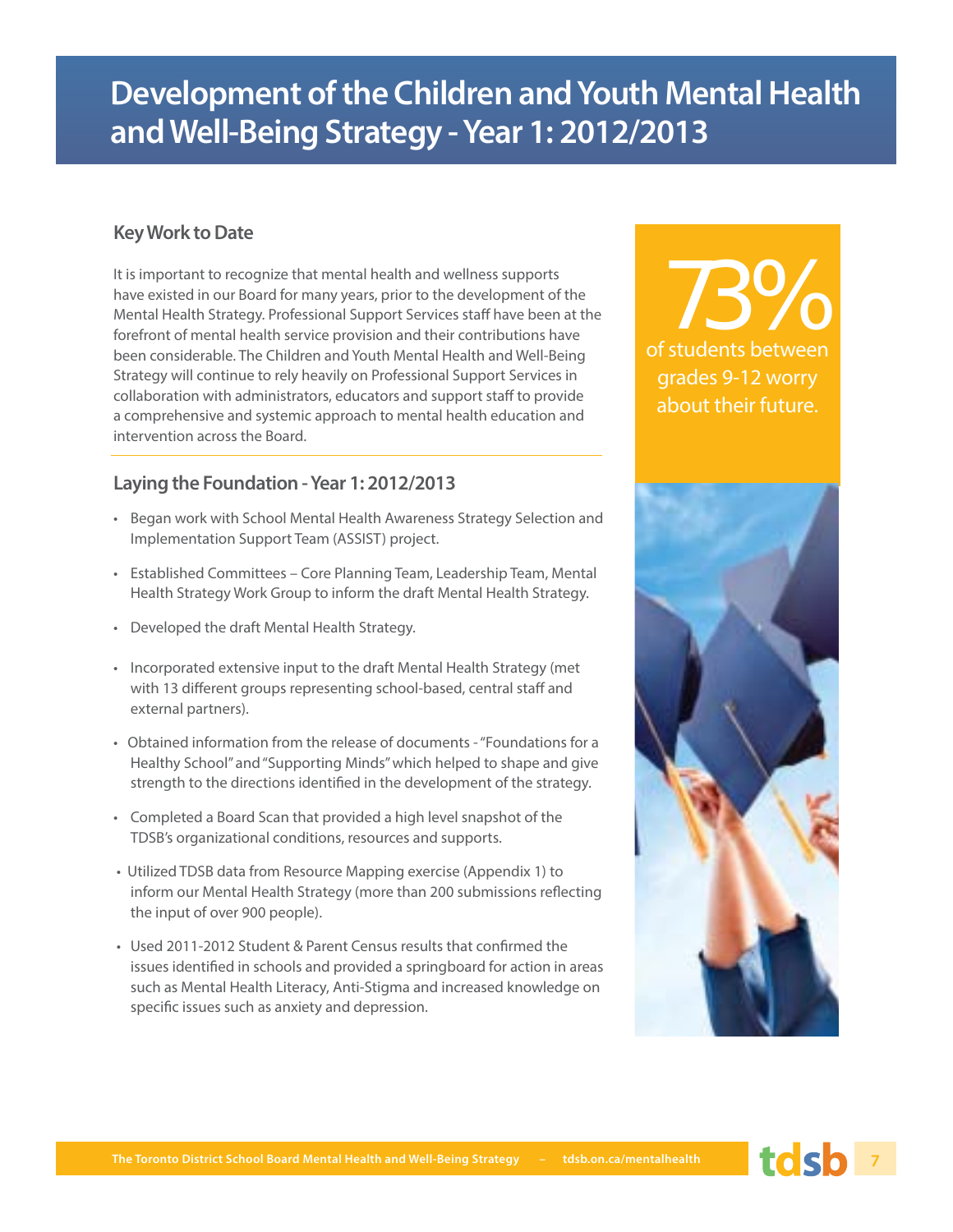## **Implementation of the Children and Youth Mental Health and Well-Being Strategy - Year 2: 2013/2014**

#### **Implementation - Year 2: 2013/2014**

- Introduce "Years of Action Framework 2013 2017".
- Revise Mental Health Strategy and develop SMART goals to align with the Board Improvement Plan - Student Achievement and Foundations for a Healthy School incorporating the input from the groups consulted.
- Identify key priorities and measurable outcomes for 2013/2014.
- Plan a public launch of the Children and Youth Mental Health and Well-Being Strategy 2013-2017 in January 2014.
- Develop Communications Plan detailing the actions and activities for the school year focused on the goal of optimal exposure and education in the area of mental health and well-being.
- Focus professional and staff development on increasing mental health foundational knowledge among staff, students and parents.
- Develop professional learning modules on specific mental health topics, (i.e. anxiety, depression) for administrators, educators, students and parents.
- Establish a Suicide Prevention, Intervention and Postvention Working Group to develop system wide protocol.
- Develop training packages for staff by Professional Support Services staff, in the area of suicide awareness and clinical suicide intervention to deliver systematically across the Board.
- Create written material and mental health resource quides/lists for staff, students and parents.
- Position and utilize key staff in each Family of Schools and in every school as champions of mental health.
- Work to establish Mental Health Teams in every school that will develop a unique school plan for mental health promotion and education.
- Ensure ongoing dialogue with School-based Mental Health Workers and Priority Access Workers –(Ministry of Children and Youth Services) as well as Mental Health and Addictions Nurses (Ministry of Health and Long Term Care) to provide an improved and better coordinated system of care for our students.

## Over a third of grade 9-12

students reported that they were under a lot of stress and also reported they were nervous or anxious 'often' or 'all of the time'.



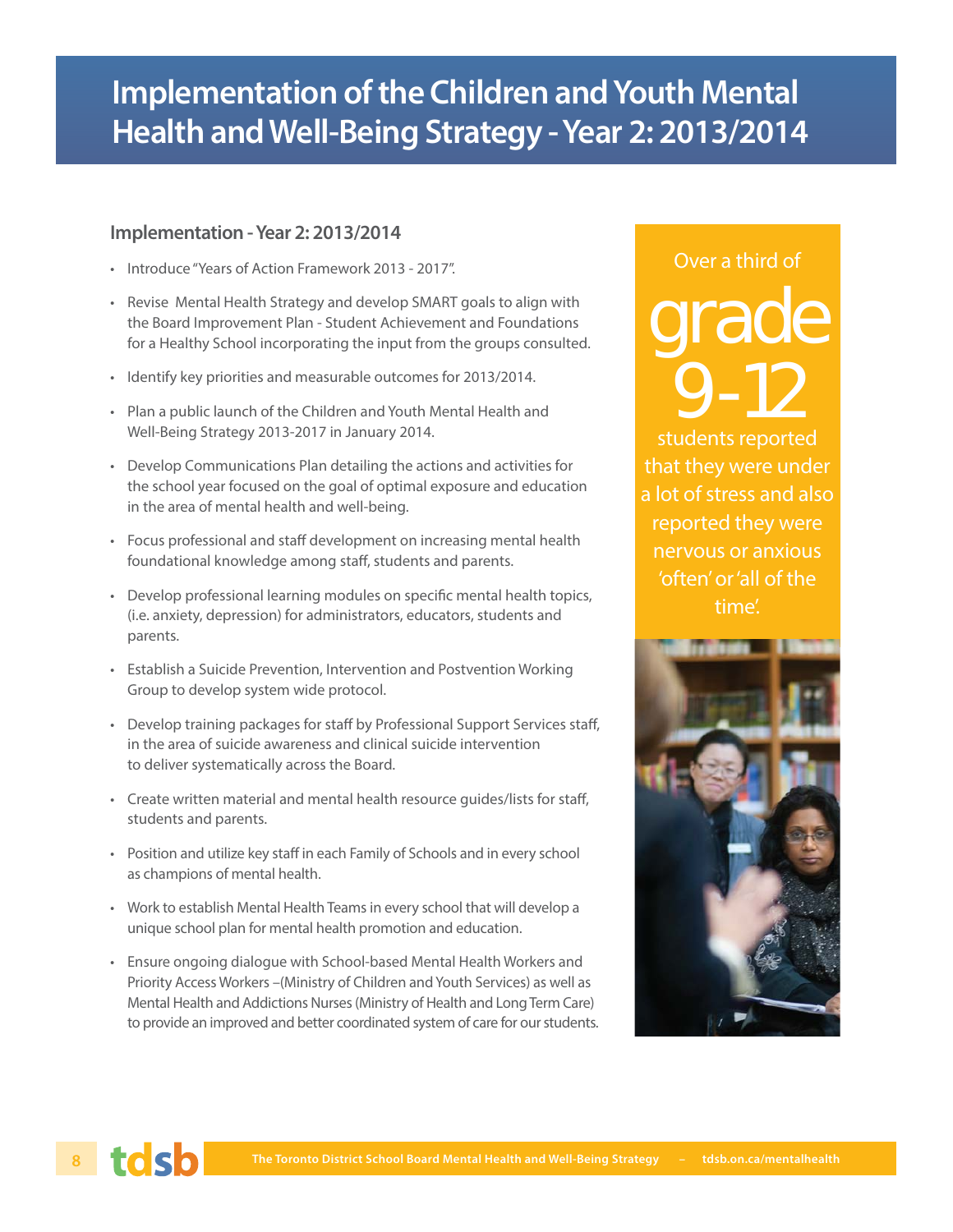## **Creating Mentally Healthy Schools**

**The Children and Youth Mental Health and Well-Being Strategy 2013-2017 will focus on the following:**

- **Providing Professional Development** to increase awareness as well as build skills and knowledge.
- **Reducing the Stigma** associated with mental health.
- **Establishing Mental Health and Well-Being Teams** in schools to assist in the delivery of mental health supports and training.
- **Expanding and Strengthening Community Mental Health Partnerships** to better meet our system needs.
- **Engaging parents as key partners** in mental health initiatives.

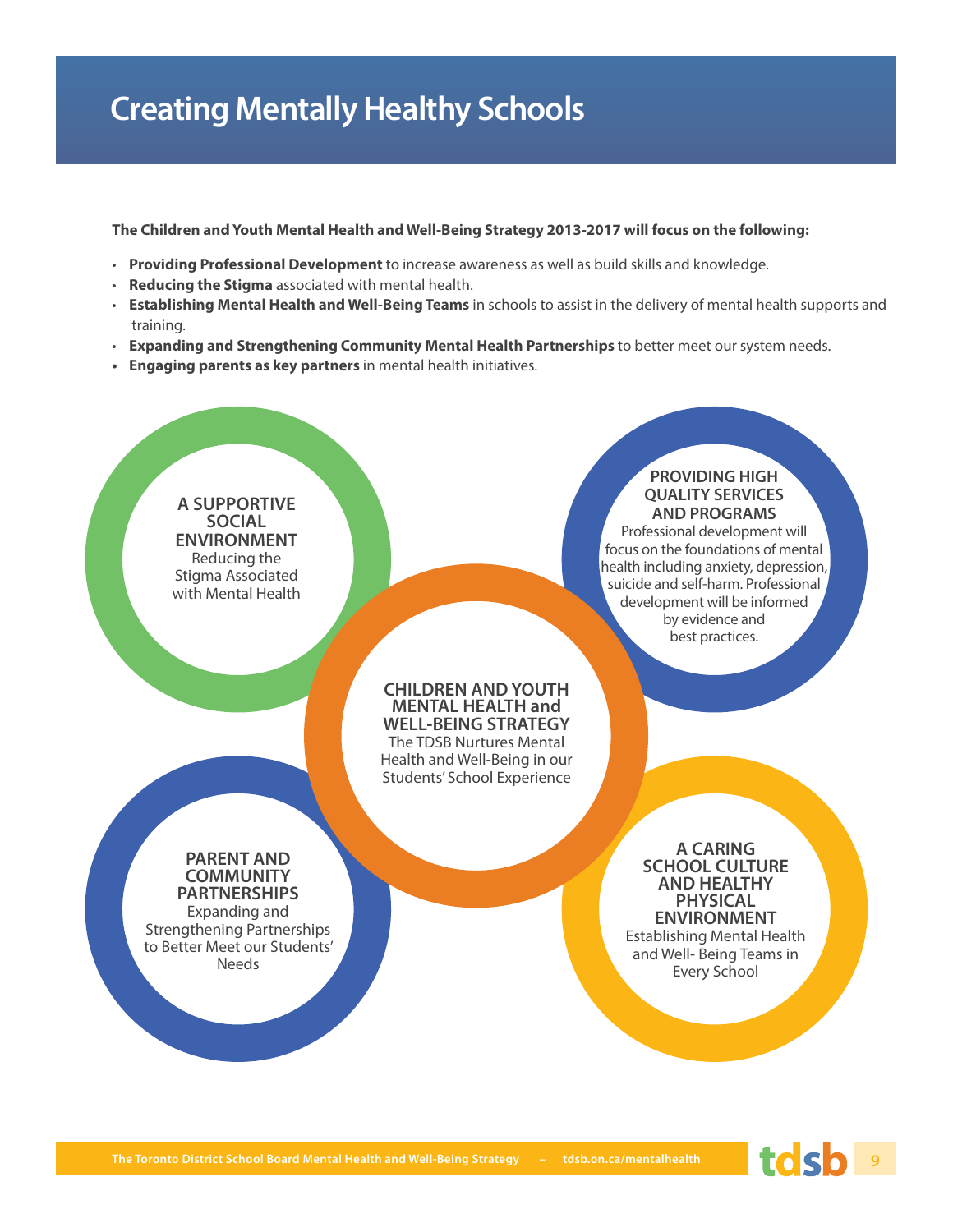## **Children and Youth Mental Health and Well-Being Strategy 2013-2017**

| <b>Components</b>                                                                                                                                             | <b>High Quality Services</b><br>and Programs                                                                                                                                                                                                                                                                                                                                                                                                                                                                                                                                                                                                                                                                                                                                                                                                                                                                                                                          | <b>A Caring School Culture and</b><br><b>Healthy Physical Environment</b>                                                                                                                                                                                                                                                                                                                                                                                                                                                                                                                                                                                                                                                                                                                                                                                                                                                                                                                                                                                                                                                                                                                                                                                                                                                                                                                                     | <b>A Supportive Social</b><br><b>Environment</b>                                                                                                                                                                                                                                                                                                                                                                                                                                                                                                                                                                                                                                                                                                                                                                                                                                                                                                                                                                                                                                                                                                                                                       | <b>Parent and Community</b><br><b>Partnerships</b>                                                                                                                                                                                                                                                                                                                                                                                                                                                                                                                                                                                                                                                                                                                                                                                                                                                                                                                                                                                                                                                                                                                                                                                                                                                                                                                                                                                            |
|---------------------------------------------------------------------------------------------------------------------------------------------------------------|-----------------------------------------------------------------------------------------------------------------------------------------------------------------------------------------------------------------------------------------------------------------------------------------------------------------------------------------------------------------------------------------------------------------------------------------------------------------------------------------------------------------------------------------------------------------------------------------------------------------------------------------------------------------------------------------------------------------------------------------------------------------------------------------------------------------------------------------------------------------------------------------------------------------------------------------------------------------------|---------------------------------------------------------------------------------------------------------------------------------------------------------------------------------------------------------------------------------------------------------------------------------------------------------------------------------------------------------------------------------------------------------------------------------------------------------------------------------------------------------------------------------------------------------------------------------------------------------------------------------------------------------------------------------------------------------------------------------------------------------------------------------------------------------------------------------------------------------------------------------------------------------------------------------------------------------------------------------------------------------------------------------------------------------------------------------------------------------------------------------------------------------------------------------------------------------------------------------------------------------------------------------------------------------------------------------------------------------------------------------------------------------------|--------------------------------------------------------------------------------------------------------------------------------------------------------------------------------------------------------------------------------------------------------------------------------------------------------------------------------------------------------------------------------------------------------------------------------------------------------------------------------------------------------------------------------------------------------------------------------------------------------------------------------------------------------------------------------------------------------------------------------------------------------------------------------------------------------------------------------------------------------------------------------------------------------------------------------------------------------------------------------------------------------------------------------------------------------------------------------------------------------------------------------------------------------------------------------------------------------|-----------------------------------------------------------------------------------------------------------------------------------------------------------------------------------------------------------------------------------------------------------------------------------------------------------------------------------------------------------------------------------------------------------------------------------------------------------------------------------------------------------------------------------------------------------------------------------------------------------------------------------------------------------------------------------------------------------------------------------------------------------------------------------------------------------------------------------------------------------------------------------------------------------------------------------------------------------------------------------------------------------------------------------------------------------------------------------------------------------------------------------------------------------------------------------------------------------------------------------------------------------------------------------------------------------------------------------------------------------------------------------------------------------------------------------------------|
| <b>Intentional</b><br>Prevention<br>and<br>Intervention<br>(Extracted from<br>Foundations<br>for a Healthy<br><b>School Ministry</b><br>of Education<br>2013) | • Identifying areas of the<br>curriculum where mental<br>health can be taught<br>throughout the year<br>• Providing staff in-service<br>training on recognizing signs<br>and symptoms and using<br>appropriate intervention<br>strategies when dealing with<br>issues about mental health<br>• Providing programming that<br>does not stigmatize mental<br>disorders and that promotes<br>positive healthy behaviours                                                                                                                                                                                                                                                                                                                                                                                                                                                                                                                                                 | • Establishing an area in<br>the school for students to<br>participate in physical activity<br>and clubs, especially during<br>the winter months<br>Developing a resource section<br>in the library for teachers/<br>parents with a range of books<br>and materials about mental<br>health<br>• Establishing a school-based<br>health/life style centre                                                                                                                                                                                                                                                                                                                                                                                                                                                                                                                                                                                                                                                                                                                                                                                                                                                                                                                                                                                                                                                       | • Providing students with<br>information and training on<br>mental health and with an<br>opportunity to plan and<br>organize a committee to address<br>mental health issues in the school<br>• Sending out a student and/or<br>parent survey to establish the<br>areas of mental health that need<br>to be focused on in the school<br>• Establishing a protocol to<br>ensure that mental health<br>resources used are consistent<br>with the messages of the<br>school and board                                                                                                                                                                                                                                                                                                                                                                                                                                                                                                                                                                                                                                                                                                                      | Establishing a school council<br>committee to discuss and<br>coordinate mental health<br>initiatives in the school and<br>community<br>Providing information from<br>community partners in the<br>school newsletter for parents<br>Providing access to researchers<br>to examine mental health<br>issues and support available in<br>the school                                                                                                                                                                                                                                                                                                                                                                                                                                                                                                                                                                                                                                                                                                                                                                                                                                                                                                                                                                                                                                                                                               |
| Data                                                                                                                                                          | TDSB Student Census Data:<br>* 38% of Gr. 9-12 students<br>indicated they were "under a<br>lot of stress" often or all the<br>time<br>* 34% of Gr. 9-12 students<br>indicated they were nervous/<br>anxious often or all the time<br>• 17% of Gr. 9-12 students<br>stated they were "down" often<br>or all the time<br>• 18% of Gr.7-8 students<br>indicated they were "under a<br>lot of stress" often or all the<br>time<br>• 26% of Gr. 7-8 students said<br>they were nervous/anxious<br>often or all the time<br>10% of Gr. 7-8 students stated<br>they were "down" often or all<br>the time<br><b>TDSB Resource Mapping Data:</b><br>• 97% of staff indicated that<br>student emotional well-being<br>is very important/extremely<br>important to academic<br>achievement in school<br>• 44% of TDSB staff reported<br>that "anxiety" was their top<br>concern<br>• 41% of Board staff indicated<br>that "depression" was their<br>second most pressing concern | <b>TDSB Student Census Data:</b><br>• 70-76% of Gr. 7-12 students<br>with high/middle emotional<br>well-being enjoyed school<br>and felt that they belonged<br>in school all the time or often.<br>Students with low emotional<br>well-being were much less<br>likely to feel that way (44%)<br>• 29% of Gr.7-12 students with<br>low emotional well-being<br>felt comfortable discussing a<br>problem with their teachers<br>Gr. 7-12 students with low<br>emotional well-being were<br>less physically active on a<br>daily basis (35%), less likely to<br>participate regularly in team<br>sports activities outside school<br>(24%) and less likely to eat<br>breakfast on a regular basis<br>(61%)<br>34% of Gr. 7-8 students and<br>46% of Gr. 9-12 students<br>report they do not have an<br>adult in the school that they<br>feel comfortable going to for<br>personal support, advice or help<br>• Having at least one significant,<br>caring relationship with an<br>adult is one of the positive,<br>protective factors for child<br>and youth mental health<br>("A Shared Responsibility"<br>Ontario's Policy Framework for<br>Child and Youth Mental Health<br>– MCYS, 2006)<br>• Teachers and other school<br>staff help make schools a<br>positive space that contributes<br>to good mental health<br>("Putting Youth in the Picture"<br>-Provincial Advocate for<br>Children and Youth, 2013) | • 70% of students and 51% of<br>service providers feel stigma is<br>a barrier to accessing mental<br>health supports in school<br>(Canadian Mental Health)<br>Association)<br>• The stigma associated with<br>mental health continues<br>to create barriers to social<br>acceptance and access to<br>services/supports (Ministry of<br>Children and Youth Services)<br>TDSB Student Census Data:<br>· Students' emotional well-<br>being declined by grade.<br>The proportion of students<br>with high/middle emotional<br>well-being dropped from<br>87% in Gr.7 to 69% by Gr.12,<br>with greater declines over the<br>secondary school years<br>• Male students were more<br>likely than female students<br>to be at the high/middle<br>emotional well-being level<br>• Gr. 7-12 students with low<br>emotional well-being had<br>fewer close friends in school<br>(63%), were less likely to get<br>along well with other students<br>(69%) and less likely to feel<br>accepted by other students<br>(55%)<br>• A quarter of Gr.9-12 students<br>(24%) who identified<br>themselves as heterosexual<br>were at the low emotional<br>level; the proportion was<br>double for LGBTQ students<br>(41%) | Model Schools Pediatric<br>Health Initiative - Six Pediatric<br>Clinics in 5 elementary schools<br>and 1 secondary school<br>Six Telepsychiatry Sites - in 4<br>schools and 2 in the Education<br>Offices (in partnership with<br>Tele-Link for Health)<br>"Beyond 3:30: A Multi-Purpose<br>After-School Program for<br>Inner-City Middle Schools"<br>in 13 schools serving 380<br>students<br>Partnerships Between TDSB and<br><b>External Resources:</b><br><b>Toronto Central-Community</b><br>Care Access Centre, Mental<br><b>Health and Addictions Nurses</b><br>(Six assigned to TDSB)<br><b>Toronto Public Health</b><br>• Over 40 Mental Health<br>partnerships<br>TDSB Student Census Data:<br>• Gr.7-12 students with low<br>emotional well-being were<br>more likely to feel their parents<br>expected too much from them<br>(50%), less likely to talk with<br>their parents about school work<br>(40%) and felt less comfortable<br>discussing problems with their<br>parents (36%)<br>TDSB Resource Mapping Data:<br>TDSB staff want increased<br>formal partnerships with<br>community mental health<br>organizations; quick access<br>to needed services; increased<br>culturally relevant partnerships;<br>increased direct links with<br>community partnership and<br>schools; access to community<br>mental health programs across<br>schools; and closer collaboration<br>between the education and<br>healthcare sector |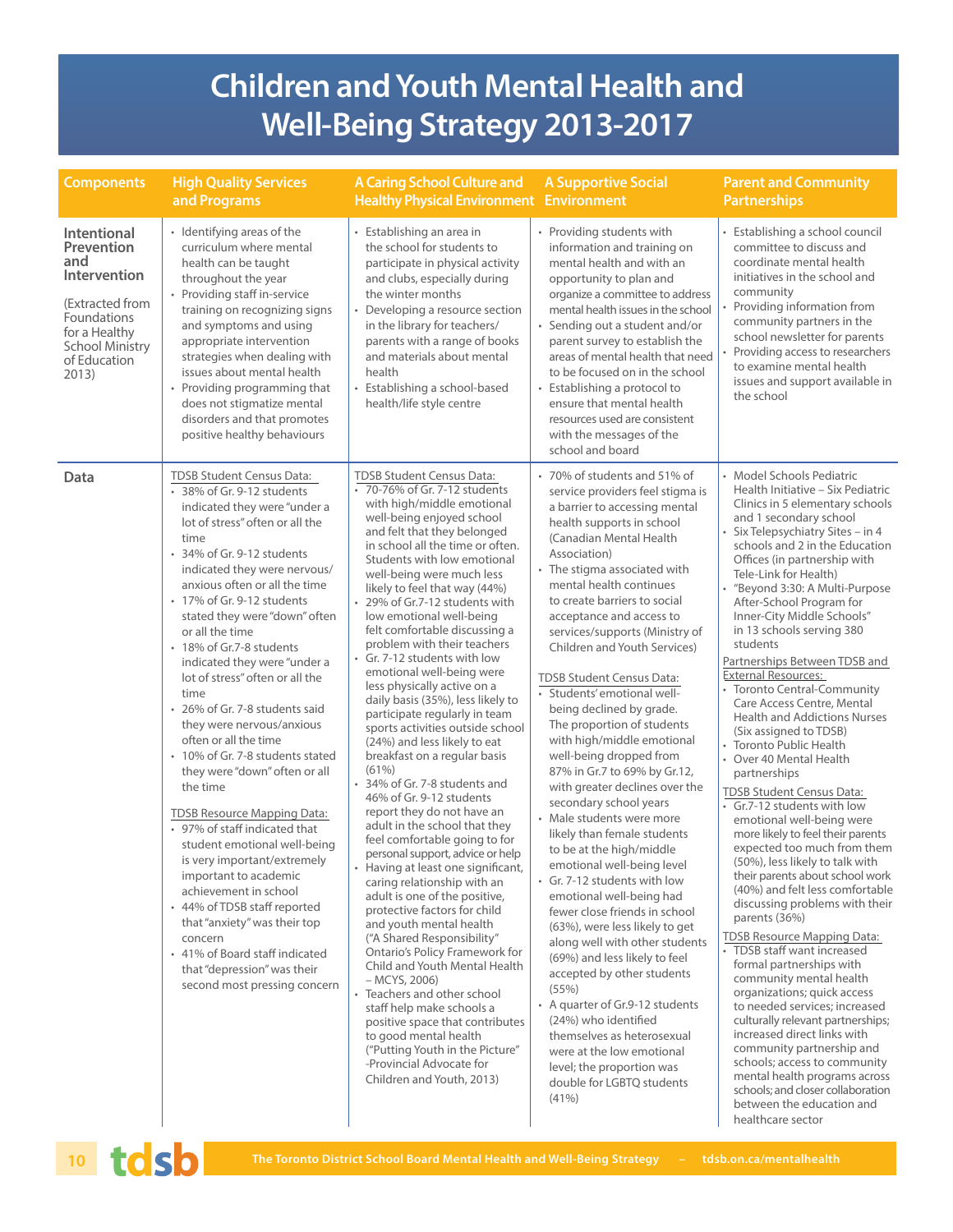## **Children and Youth Mental Health and Well-Being Strategy 2013-2017**

| <b>Components</b>                 | <b>High Quality Services</b><br>and Programs                                                                                                                                                                                                                                                                                         | <b>A Caring School Culture and</b><br><b>Healthy Physical Environment Environment</b>                                                                                                                                                                                                                                                                                                                                                                                                                                                                                                                             | <b>A Supportive Social</b>                                                                                                                                                                                                                                                                                                                                                                                                                                                                                                                                                                                                                                                                            | <b>Parent and Community</b><br><b>Partnerships</b>                                                                                                                                                                                                                                                                                                                                                                                                                                                                                                                                                                                                                                                                                                                                                                                                                                                                                                                                                                                                                                                                                                                                   |
|-----------------------------------|--------------------------------------------------------------------------------------------------------------------------------------------------------------------------------------------------------------------------------------------------------------------------------------------------------------------------------------|-------------------------------------------------------------------------------------------------------------------------------------------------------------------------------------------------------------------------------------------------------------------------------------------------------------------------------------------------------------------------------------------------------------------------------------------------------------------------------------------------------------------------------------------------------------------------------------------------------------------|-------------------------------------------------------------------------------------------------------------------------------------------------------------------------------------------------------------------------------------------------------------------------------------------------------------------------------------------------------------------------------------------------------------------------------------------------------------------------------------------------------------------------------------------------------------------------------------------------------------------------------------------------------------------------------------------------------|--------------------------------------------------------------------------------------------------------------------------------------------------------------------------------------------------------------------------------------------------------------------------------------------------------------------------------------------------------------------------------------------------------------------------------------------------------------------------------------------------------------------------------------------------------------------------------------------------------------------------------------------------------------------------------------------------------------------------------------------------------------------------------------------------------------------------------------------------------------------------------------------------------------------------------------------------------------------------------------------------------------------------------------------------------------------------------------------------------------------------------------------------------------------------------------|
| <b>SMART Goals</b>                | 100% of school staff including<br>administrators, teachers,<br>support staff and Professional<br><b>Support Services staff</b><br>will receive professional<br>development and training on<br>the Foundations of Mental<br>Health including the topics of<br>anxiety, depression, self-harm<br>and suicide by June 2014              | • All schools will establish<br>"Mental Health Teams" that will<br>be responsible for facilitating<br>student mental well-being in<br>the schools. Members of these<br>teams may include teachers,<br>support staff, students,<br>parents, administrators and<br>community partners                                                                                                                                                                                                                                                                                                                               | • Increase by 50% the number<br>of secondary schools engaged<br>in anti-stigma initiatives by<br>June 2014                                                                                                                                                                                                                                                                                                                                                                                                                                                                                                                                                                                            | • Expand and strengthen<br>mental health partnerships to<br>better meet system needs<br>• Enhance parental engagement<br>and on-going communication<br>between home and school                                                                                                                                                                                                                                                                                                                                                                                                                                                                                                                                                                                                                                                                                                                                                                                                                                                                                                                                                                                                       |
| <b>Actions</b>                    | Develop mental health<br>awareness and literacy<br>training modules in<br>collaboration with Professional<br>Learning, Training and<br>Leadership Development<br>department<br>• Training of school staff will be<br>accessed through Key to Learn<br>An evaluation survey will be<br>developed to accompany the<br>training modules | School-based Mental Health<br>Teams will:<br>• Develop a Mental Health<br>Action Plan for their school<br>that aligns to the School<br>Improvement Plan and School<br><b>Effectiveness Framework</b><br>• Coordinate professional<br>learning sessions for staff and<br>parents<br>• Coordinate school-based<br>activities for students and<br>parents<br>• Facilitate a healthy physical<br>environment in every school.<br>Develop a "caring adult"<br>program in every school<br>• Facilitate and engage<br>community supports, Mental<br><b>Health and Addictions Nurses</b><br>and other resources as needed | Superintendents of Education<br>to identify 2 secondary<br>schools in their Family of<br>Schools to participate in anti-<br>stigma programs such as "Stop<br>the Stigma" and "Talk to Youth<br>Lately"<br>• The "Mental Health Training<br>and Promotion Social Workers"<br>and the Professional Support<br>Services staff will work with<br>secondary schools in the<br>implementation of the anti-<br>stigma programs<br>• The "Mental Health Training<br>and Promotion Social Workers"<br>and the Professional Support<br>Services staff will work<br>with elementary schools to<br>promote students' mental<br>well-being by fostering<br>resiliency, self-regulation and<br>positive self-esteem | • Collaborate with primary care<br>providers and hospitals to<br>explore potential expansion of<br><b>Pediatric Clinics</b><br>• Train staff to access and utilize<br>Telepsychiatry sites/services<br>• Facilitate space in schools to<br>host "Beyond 3:30" programs<br>Track and monitor the impact of<br>Mental Health supports in TDSB<br>departments/programs:<br>• Gender-Based Violence<br>Prevention (Social Work)<br>• Aboriginal Education (Social<br>Work, Child and Youth Services)<br>• Caring and Safe Schools<br>(Social Work, Psychology)<br>• Special Education - Autism<br>Spectrum Disorder Team,<br><b>Behaviour Regional Services</b><br>Team (Social Work, Psychology,<br>Child and Youth Services)<br>• Track and monitor the impact<br>of the Mental Health and<br><b>Addictions Nurses</b><br>• Identify external Mental Health<br>resources, agencies and<br>services to further support<br>students and staff<br>• Develop "parents as partners"<br>in supporting students' mental<br>health and well-being by<br>increasing awareness, providing<br>information and resources and<br>collaborating with parents in<br>creating mentally healthy schools |
| Measures of<br>Impact<br>Evidence | • Number of staff trained<br>through the implementation<br>of awareness and literacy<br>training modules<br>• Collection of evaluation<br>survey information to assess<br>effectiveness of the training                                                                                                                              | • All schools report the<br>establishment of a Mental<br>Health Team to their<br>Superintendent<br>• Superintendents track and<br>monitor the impact of school<br>mental health action plans                                                                                                                                                                                                                                                                                                                                                                                                                      | • Number of anti-stigma<br>programs in secondary<br>schools to increase by 50% (40<br>schools)<br>• Effectiveness of programs<br>measured through the data<br>gathered in the "Stop the<br>Stigma" and "Talk to Youth<br>Lately" evaluations                                                                                                                                                                                                                                                                                                                                                                                                                                                          | • Evaluative research conducted<br>on Model Schools Pediatric<br>Health Initiative and Beyond<br>3:30 programs<br>• Number of programs offered<br>by expanding existing<br>agreements<br>• Number of formal<br>partnerships established<br>• Effectiveness of programs<br>measured by data collected<br>by agencies as required by<br>Partnership agreement                                                                                                                                                                                                                                                                                                                                                                                                                                                                                                                                                                                                                                                                                                                                                                                                                          |

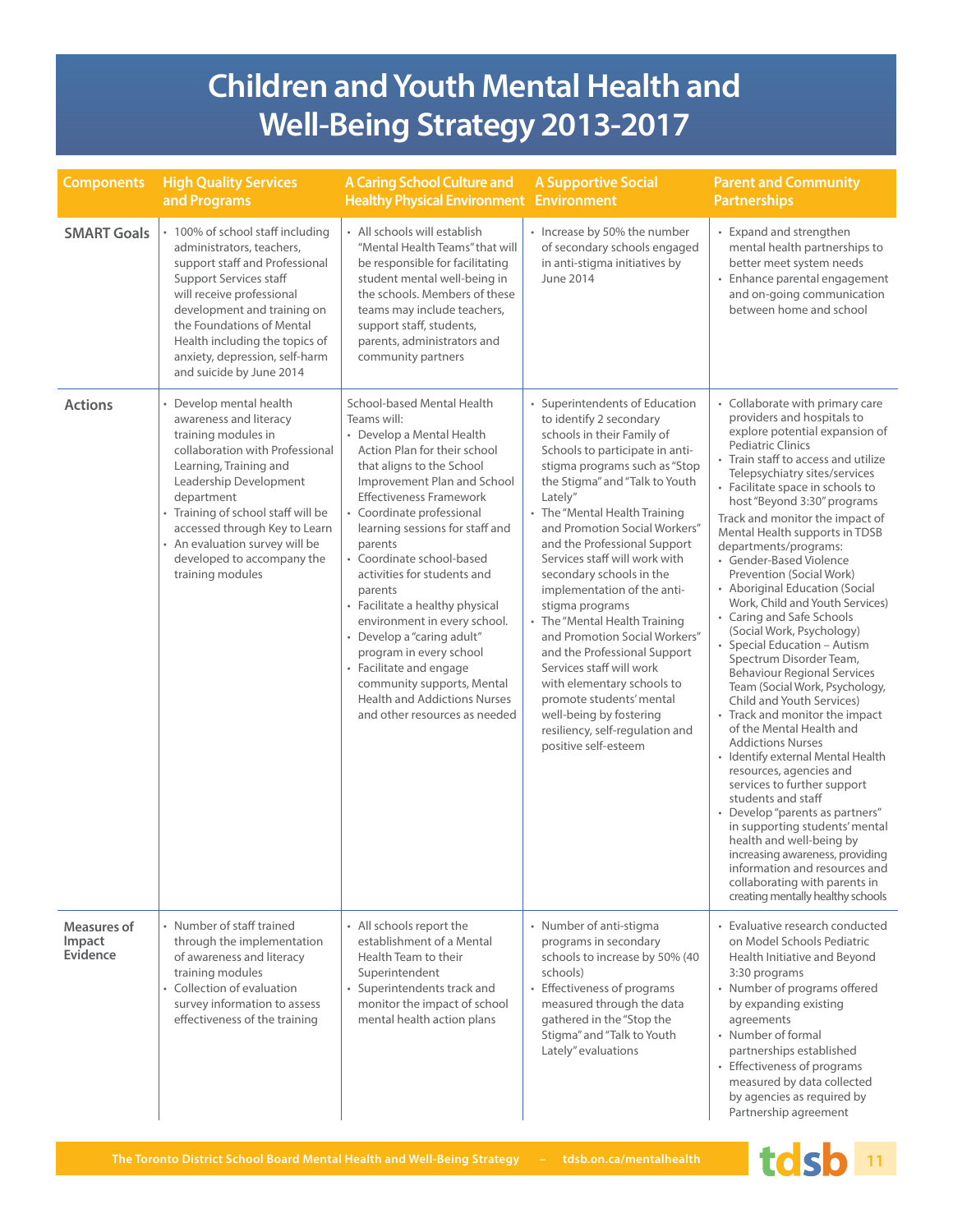## Children and Youth Mental Health and Well-Being



### **Healthy Schools. Healthy Relationships.**

**ALL** students will gain support from whole school strategies and programming that enhances social/emotional learning and fosters resilience.

**SOME** students will show signs of mild to moderate distress and will need individual student supports and strategies, as well as some interventions.

**FEW** students will need intensive interventions to address more severe and lasting challenges that may be seen as mental health problems.

#### **In Conclusion:**

- Mental Health and well-being is essential to student achievement and a priority for the TDSB.
- Student mental health and well-being impacts everyone and belongs to each of us.
- The TDSB recognizes the critical role that relationships play in the mental health of our students.
- The TDSB is committed to developing resilience, increasing mental health and well-being awareness, literacy and expertise of students, staff and parents.
- The TDSB will ensure that staff understand and utilize the range of mental health and well-being supports within our system and in collaboration with our community partners.
- Parents and students are key partners whose participation are both essential and valued.

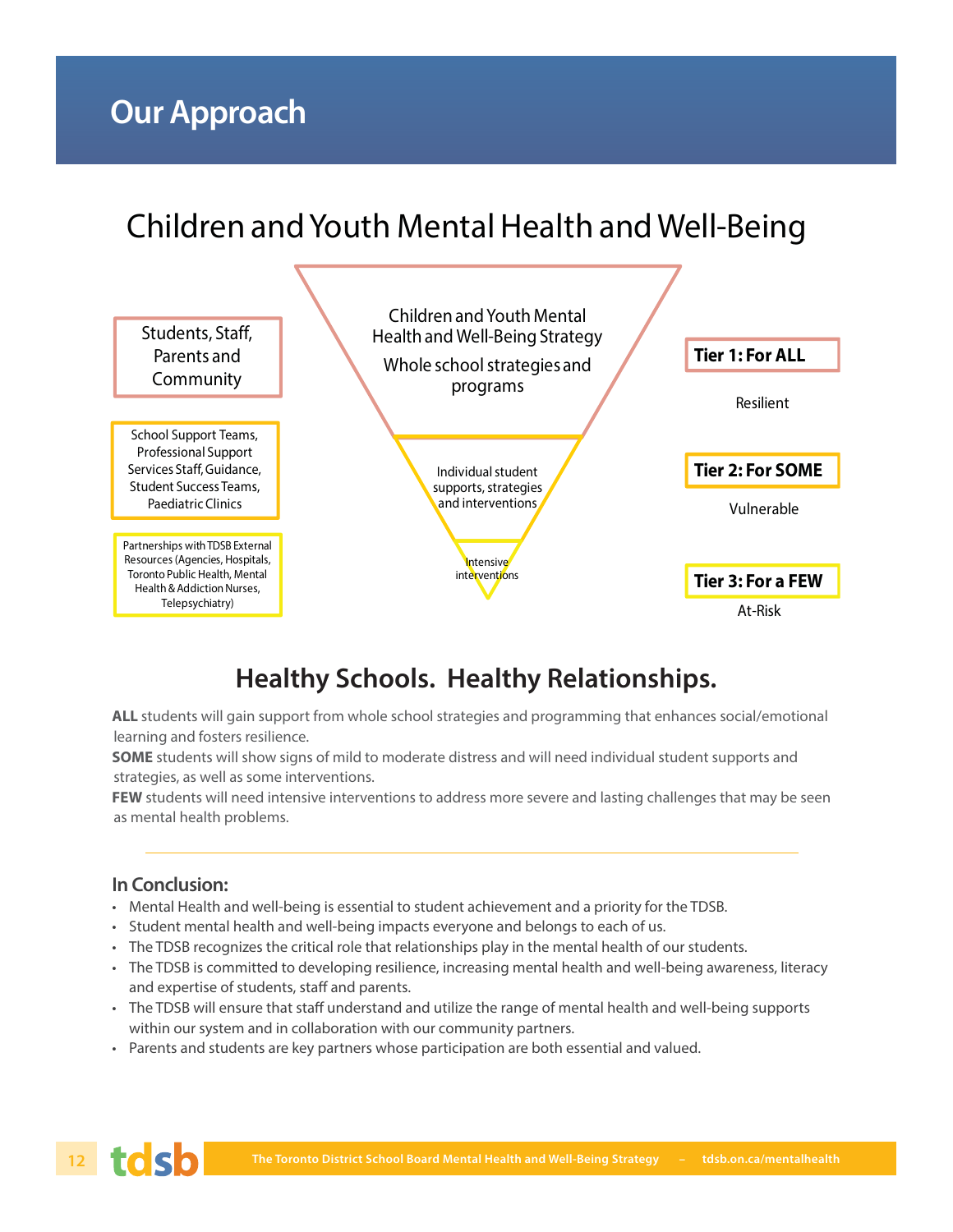## **Appendix 1**

#### **Resource Mapping - Findings**

The Resource Mapping Survey was completed in each school with a team facilitated by the Principal. The team included the Principal/Vice Principal, Professional Support Services Staff representative (e.g. social work, psychology, child and youth services), Student Success teacher, and Special Education staff . The surveys were completed by 210 schools, including 162 elementary schools and 48 secondary schools.

#### **Areas of Strength**

Areas of strength identified in the Resource Mapping findings to date reflect:

| Commitment                 | 56.5% of respondents indicated that they are very/<br>extremely concerned about student mental health<br>in their school.<br>97.1% of respondents indicated that student<br>emotional well-being is very/extremely important<br>to academic achievement in their school.<br>48.3% of respondents indicated that student<br>mental health is part of their School Improvement<br>Plan (SIP).<br>Strong commitment across many services,<br>departments, programs supporting student mental<br>health and well-being.<br>The Mental Health Leadership Team supports<br>system level planning to support the<br>implementation of the Mental Health Strategy. |
|----------------------------|------------------------------------------------------------------------------------------------------------------------------------------------------------------------------------------------------------------------------------------------------------------------------------------------------------------------------------------------------------------------------------------------------------------------------------------------------------------------------------------------------------------------------------------------------------------------------------------------------------------------------------------------------------|
| Professional Development   | Anxiety and Depression were identified by schools<br>as their top concern.<br>• 44.3% of respondents indicated that Anxiety was<br>their top concern.<br>• 40.5% of respondents indicated that Depression<br>was their second concern.<br>14.28% of respondents indicated that Addictions<br>were their third concern. The majority of these<br>responses are likely attributed to the secondary<br>school respondents.<br>TDSB currently has many effective professional<br>development approaches.                                                                                                                                                       |
| <b>Broad Collaboration</b> | TDSB has internal and external collaborations<br>which support student mental health.<br>Departments i.e. Professional Support Services,<br>Guidance, Caring and Safe Schools, Student<br>Success, Special Education, Equity, Gender Based<br>Violence Prevention, Model Schools for Inner City<br>provide expertise, services and programs which<br>support student mental health and well-being.<br>Community and health partnerships provide<br>pathways, services and programs to support<br>student mental health and well-being.                                                                                                                     |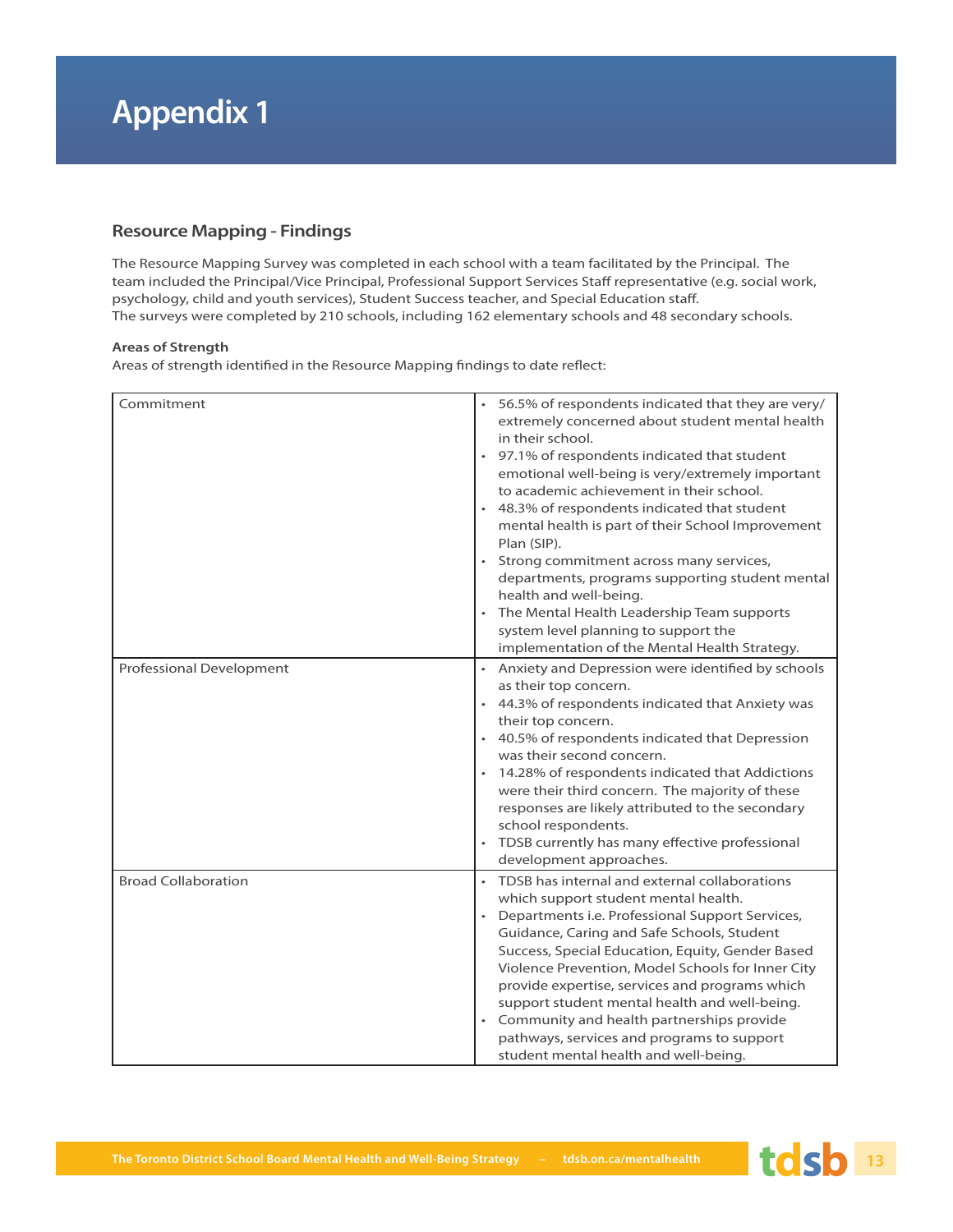#### **Resource Mapping - Findings**

#### **Areas of Need**

Areas of Need Identified in the Resource Mapping findings to date reflect:

| Commitment                 | Elementary and secondary schools indicate that<br>they are very/extremely concerned about mental<br>health and student emotional well-being.<br>Simultaneously, 68.4% of respondents indicate a<br>need to improve the services we have in place to<br>meet the needs of students with mental health/<br>addiction challenges.<br>In addition, 55.3% of respondents indicate that the<br>need to improve the services of our community<br>mental health partners to meet the mental health/<br>addiction challenges of our students.<br>51.7% indicated that student mental health is not<br>part of their School Improvement Plan. |
|----------------------------|-------------------------------------------------------------------------------------------------------------------------------------------------------------------------------------------------------------------------------------------------------------------------------------------------------------------------------------------------------------------------------------------------------------------------------------------------------------------------------------------------------------------------------------------------------------------------------------------------------------------------------------|
| Shared Language            | While there are many effective services, programs<br>and support services at TDSB to support<br>student mental health, a framework with a clear<br>and focused vision is needed to assist in the<br>development of shared language.<br>• The following areas were identified as requiring<br>shared understanding/language: tiered approach,<br>mental health continuum, wellness, resilience, early<br>intervention, prevention, social determinants of<br>health.                                                                                                                                                                 |
| Professional Development   | TDSB has many effective professional development<br>$\bullet$<br>approaches across the system; however, there is a<br>need to build an aligned, systematic, coordinated<br>approach.<br>• The top concerns identified were Anxiety and<br>Depression, as well as Addictions in secondary<br>schools.<br>While there is strong support for student mental<br>health (94.3%), Principals indicated that they<br>did not have the skills and expertise to provide<br>effective support.                                                                                                                                                |
| <b>Broad Collaboration</b> | The TDSB has many internal and external<br>collaborations that provide services and programs<br>to support student mental health, however,<br>respondents indicate they want more services<br>across many departments.<br>69% of respondents indicated that family stress<br>contributes to student mental health challenges. It<br>was identified that families need to be included as<br>one of the key stakeholders.                                                                                                                                                                                                             |

#### **Areas of Priority for the Strategy**

- Education and Understanding: Implementation of Mental Health Awareness, Literacy and Expertise with key stakeholders
- Strengthening Pathways: With Internal departments, services, programs as well as external community and health partners
- Evidence Based Mental Health Promotion and Prevention Programming

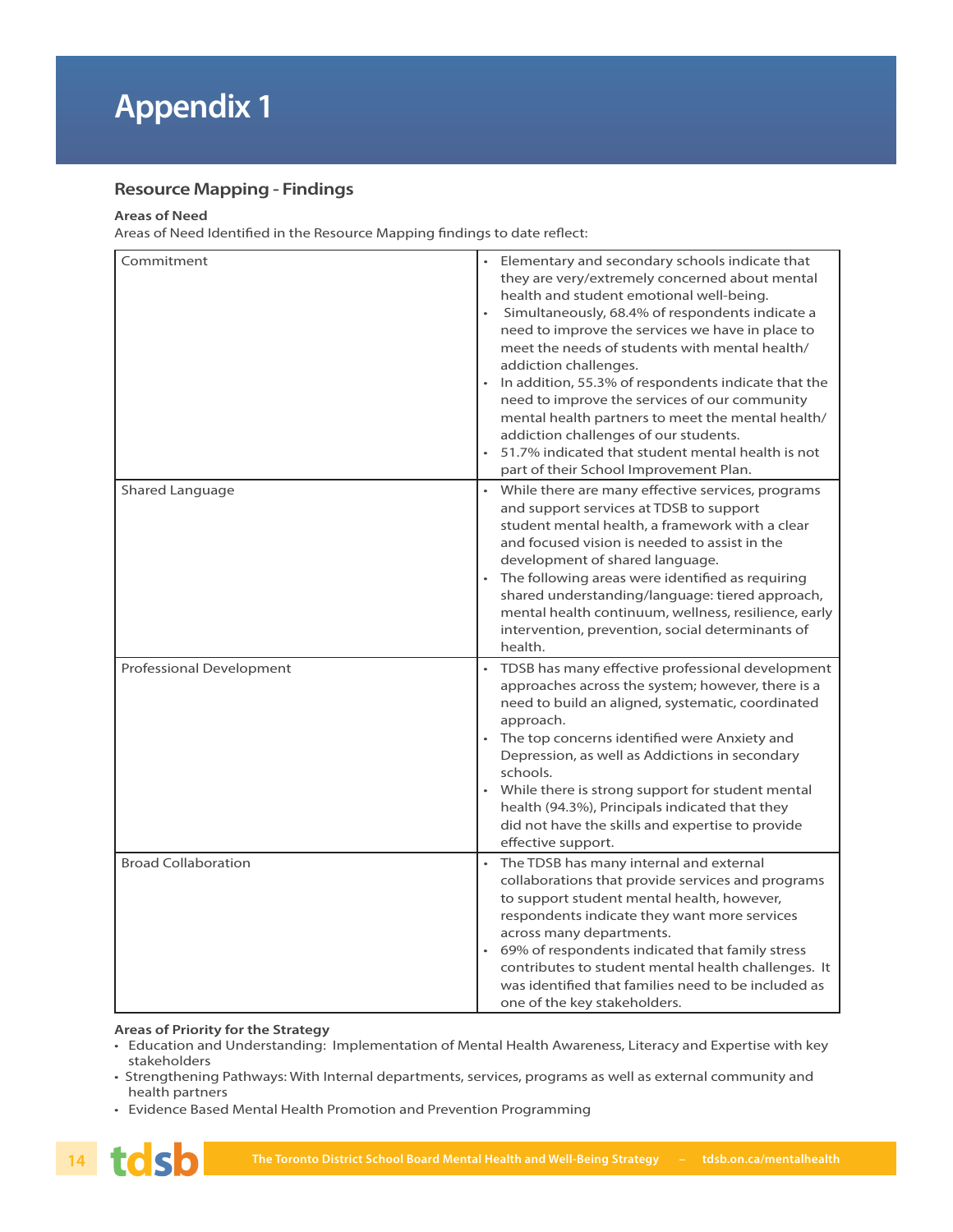## **Appendix 2**

#### **Supporting Documents**

#### **Open Minds, Healthy Minds**

**Ontario's Comprehensive Mental Health and Addictions Strategy** www.health.gov.on.ca

#### **Supporting Minds**

**An Educator's Guide to Promoting Students' Mental Health and Well-Being**  www.edu.gov.on.ca

#### **Leading Mentally Healthy Schools**

**A Vision for Student Mental Health and Well-Being in Ontario Schools** http://www.smh-assist.ca

**Foundations for a Healthy School, Ministry of Education, 2012**  http://www.edu.gov.on.ca/eng/healthyschools/foundations.pdf

#### **A Shared Responsibility—Ontario's Policy Framework for Child and Youth Mental Health**

http://www.gov.on.ca/children/english/resources/needs/STEL02\_179873.html

#### **Taking Mental Health to School**

A policy-oriented paper on school-based mental health for Ontario www.excellenceforchildandyouth.ca/download/53/356/position\_sbmh.pdf

**Understanding Teachers/ Perspectives on Student Mental Health, 2012** www.ctf-fce.ca

**Scanning the Practice Landscape in School-based Mental Health** www.excellenceforchildandyouth.ca/.../position\_sbmh\_practice\_scan.pdf

**The Mental Health and Well-Being of Ontario Students 1991–2011** http://www.camh.ca

**Every Door is the Right Door Towards a 10-Year Mental Health and addictions Strategy** A discussion Paper—July 2009 www.health.gov.on.ca

**Ministry of Education/K-12 Resource Guide for Educators** Special Education, Policy and Programs Branch, Ministry of Education http://www.edu.gov.on.ca

#### **Putting Youth in the Picture A Mental Health Community Snapshot** Provincial Advocate for Children and Youth www.provincialadvocate.on.ca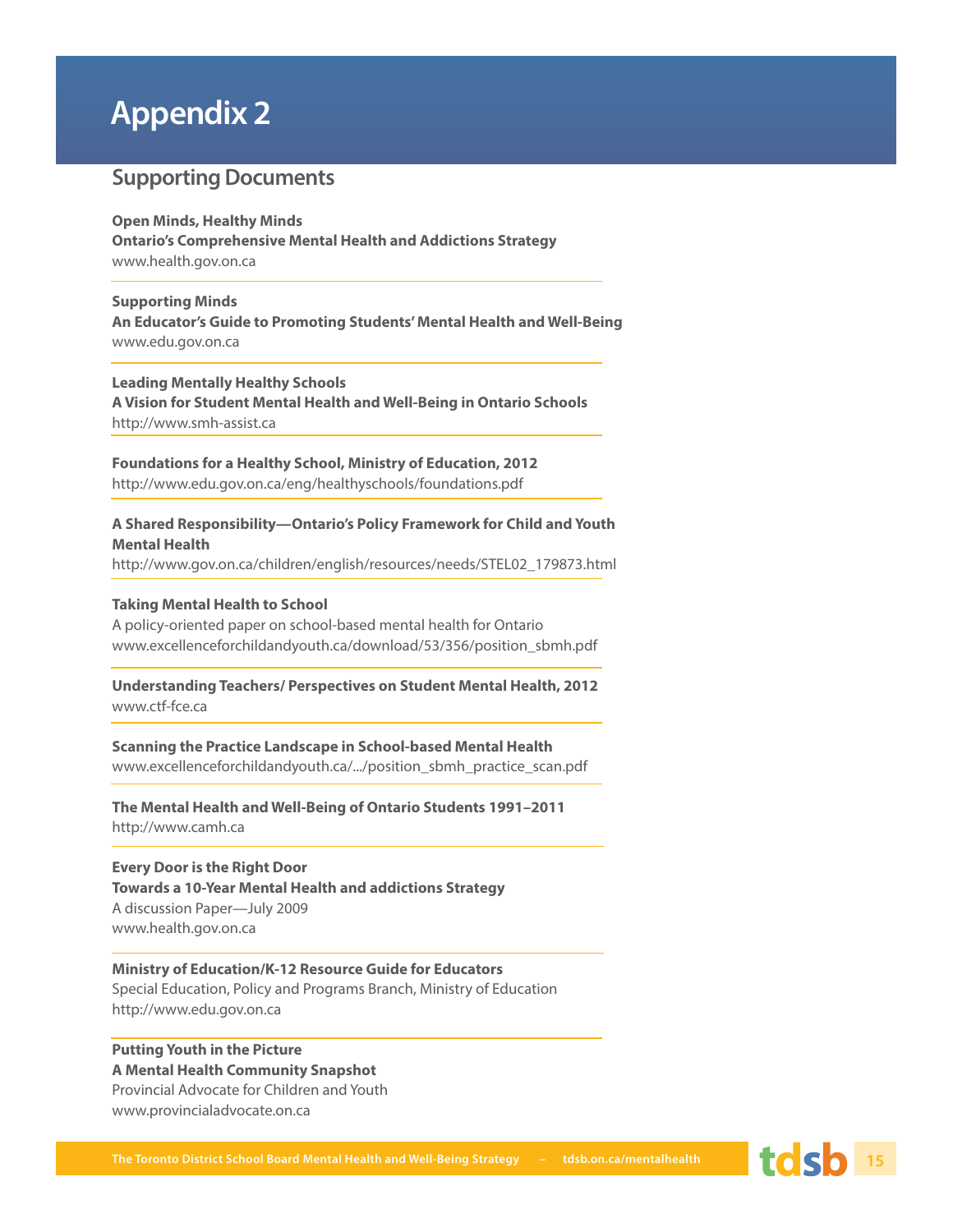## **Mental Health Resource Links**

#### **ABC's of Mental Health**

www.hincksdellcrest.org/abc/welcome This website provides two free web based resources, one for teachers, one for parents, to promote mental health in children and adolescents.

#### **Anxiety Disorders Association of Canada (ADAC)**

www.anxietycanada.ca This website provides information on anxiety disorders, links to provincial societies and other useful organizations and pharmaceutical companies.

#### **Canadian Teachers Federation**

http://www.ctf-fce.ca/ This website provides resources for teachers to support mental health and wellbeing for students.

#### **Centre for Addiction and Mental Health**

http://www. camh.ca This website provides information that promotes environments that supports positive mental health.

#### **Children's Mental Health Ontario**

http://www.kidsmentalhealth.ca/

This website provides information that promotes environments that supports the positive mental health in children.

#### **Coalition for Children and Youth Mental Health**

http://www.opsba.org/index.php?q=advocacy\_and\_action/coalition\_for\_ children\_youth\_mental\_health

The Coalition for Children and Youth Mental Health unites education, mental health, community and health sectors in a movement to promote the priority of social and emotional well-being as a part of healthy child development in Ontario and to make it a priority that drives integrated public policy in the province.

#### **Council of Directors of Education (CODE)**

www.ontariodirectors.ca

This website provides information and resources to school boards to promote healthy schools.

#### **Kids Help Phone**

www.KidsHelpPhone.ca

A pioneering and world-leading child and youth counselling service, Kids Help Phone changes and saves lives daily. Canada's go-to mental health counselling resource for youth aged 5 to 20. Available via internet and phone 24/7 when guidance offices are closed, when family is not around and when social service agencies don't operate. One-on-one all professional, confidential and anonymous counselling. Providing information and referrals into local communities right across Canada. 100% free of charge—operating in English or in French.

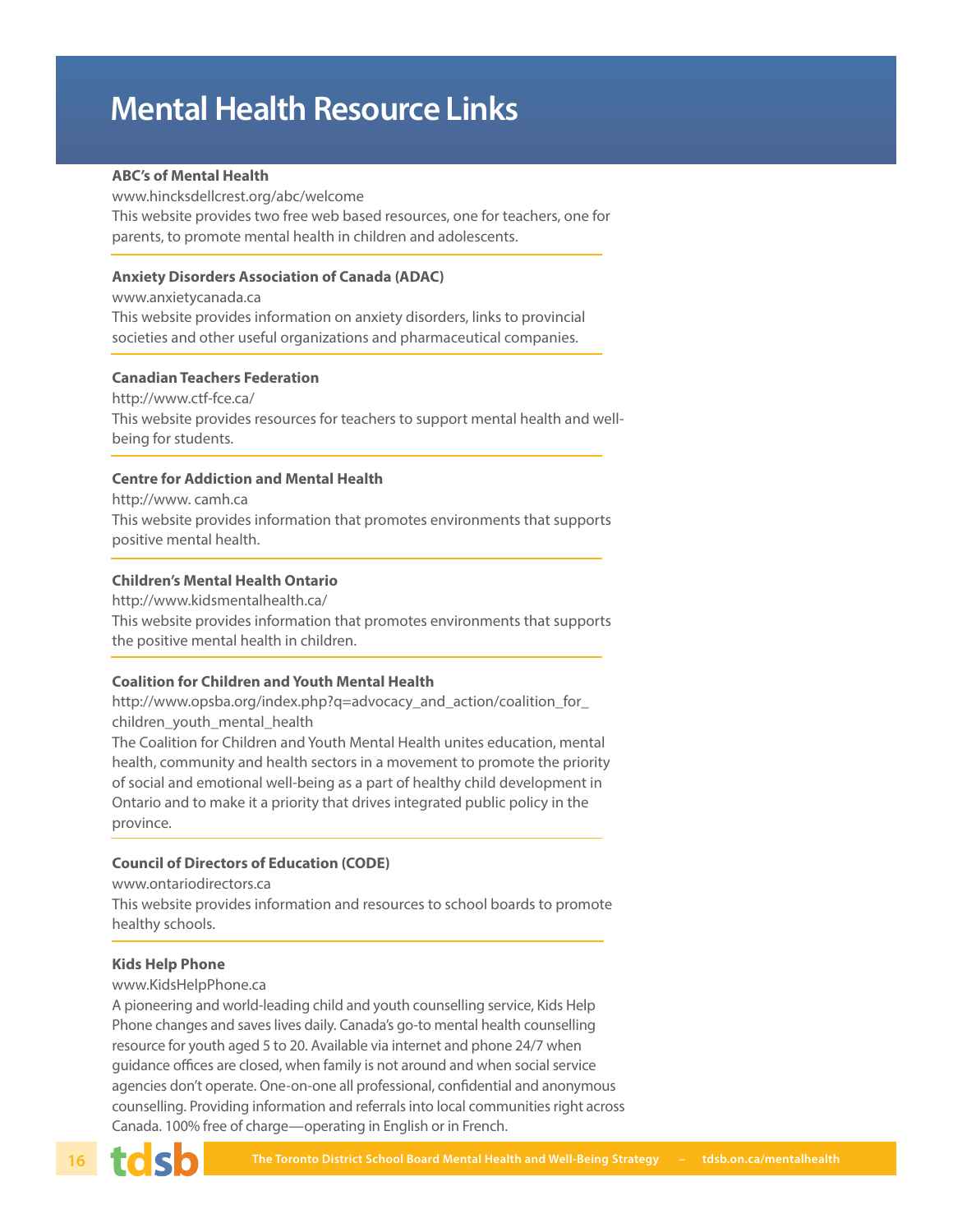#### **Mental Health Commission of Canada**

www.mentalhealthcommission.ca

The Mental Health Commission of Canada is a non-profit organization created to focus national attention on mental health issues and to work to improve the health and social outcomes of people living with mental illness.

#### **Mindyourmind.ca**

#### www.mindyourmind.ca

Mindyourmind.ca is an award-winning, innovative Internet resource for youth who are looking for relevant information on mental health and creative stress management.

#### **Mood Disorders Society of Canada**

www.mooddisorderscanada.ca

The Mood Disorders Society of Canada (MDSC) is a national, not-for-profit, volunteer-driven organization that is committed to improving quality of life for people affected by depression, bipolar disorder and other related disorders.

#### **Parents for Children's Mental Health**

www.pmch.ca

Parents for Children's Mental Health is a provinical non-profit organization that represents the voice of families raising children and youth with mental illness. The organization aims to support, educate and empower families.

#### **Resiliency Canada**

www.resiliencycanada.ca This website provides a youth framework for mental health and well-being.

#### **School Mental Health ASSIST**

#### www.smh-assist.ca

School Mental Health ASSIST is an initiative of the Ontario Ministry of Education designed to support school boards with student mental health and well-being. This support is provided via resources, tools, and implementation support.

#### **Teen Mental Health**

http://teenmentalhealth.org/ This website provides resources, curriculum support and information that promote mental health and well-being for teens.

#### **World Health Organization**

www.who.int/topics/mental\_disorders/en This section of the World Health Organization has international information on mental health and mental disorders.